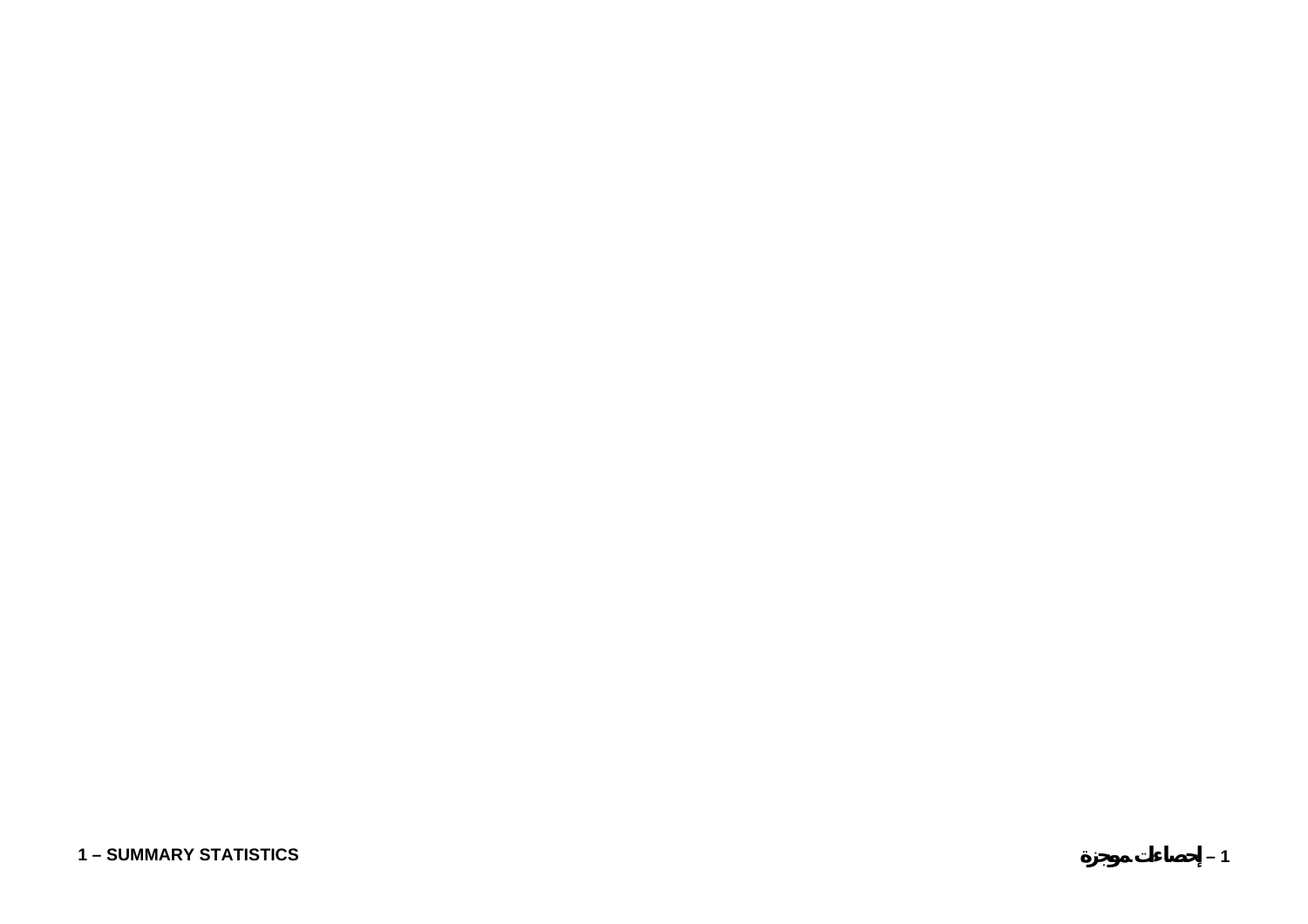# **المحتويات** *Contents*



| Demographic and Socioeconomic Indicators 2002 - 2006                       | Table 1.1, page 3     | $2006 - 2002$                               |               |
|----------------------------------------------------------------------------|-----------------------|---------------------------------------------|---------------|
| Health Resources 2002 - 2006                                               | Table 1.2, page 4     |                                             | $2006 - 2002$ |
| Health Resources by Health Sector (Government - Private) 2002 - 2006       | Table 1.3, page 5     | $2006 - 2002$ (<br>$\overline{\phantom{a}}$ |               |
| <b>Health Care Resources 2006</b>                                          | Table 1.4, page 7     |                                             | 2006          |
| Selected Health Care Resources at Ministry of Health 2006                  | Table 1.5, page 8     | 2006                                        |               |
| Out-Patient Visits by Health Institutions 2006                             | Figure 1.1, page $10$ | 2006                                        |               |
| Coverage with Primary Health Care 2002 - 2006                              | Table 1.6, page 11    | $2006 - 2002$                               |               |
| Vital Statistics Reported Data 2002 - 2006                                 | Table 1.7, page 12    | $2006 - 2002$                               |               |
| Registered Vital Statistics and Demographic Indicators 2002 - 2006         | Table 1.8, page 13    | $2006 - 2002$                               |               |
| Selected Morbidity Indicators (Reported Communicable Diseases) 2002 - 2006 | Table 1.9, page 15    | $2006 - 2002$ (                             |               |
| Health For All Indicators 2002 - 2006                                      | Table 1.10, page 16   |                                             | $2006 - 2002$ |
| Millennium Development Goals Related to Health 2002 - 2006                 | Table 1.11, page 19   | $2006 - 2002$                               |               |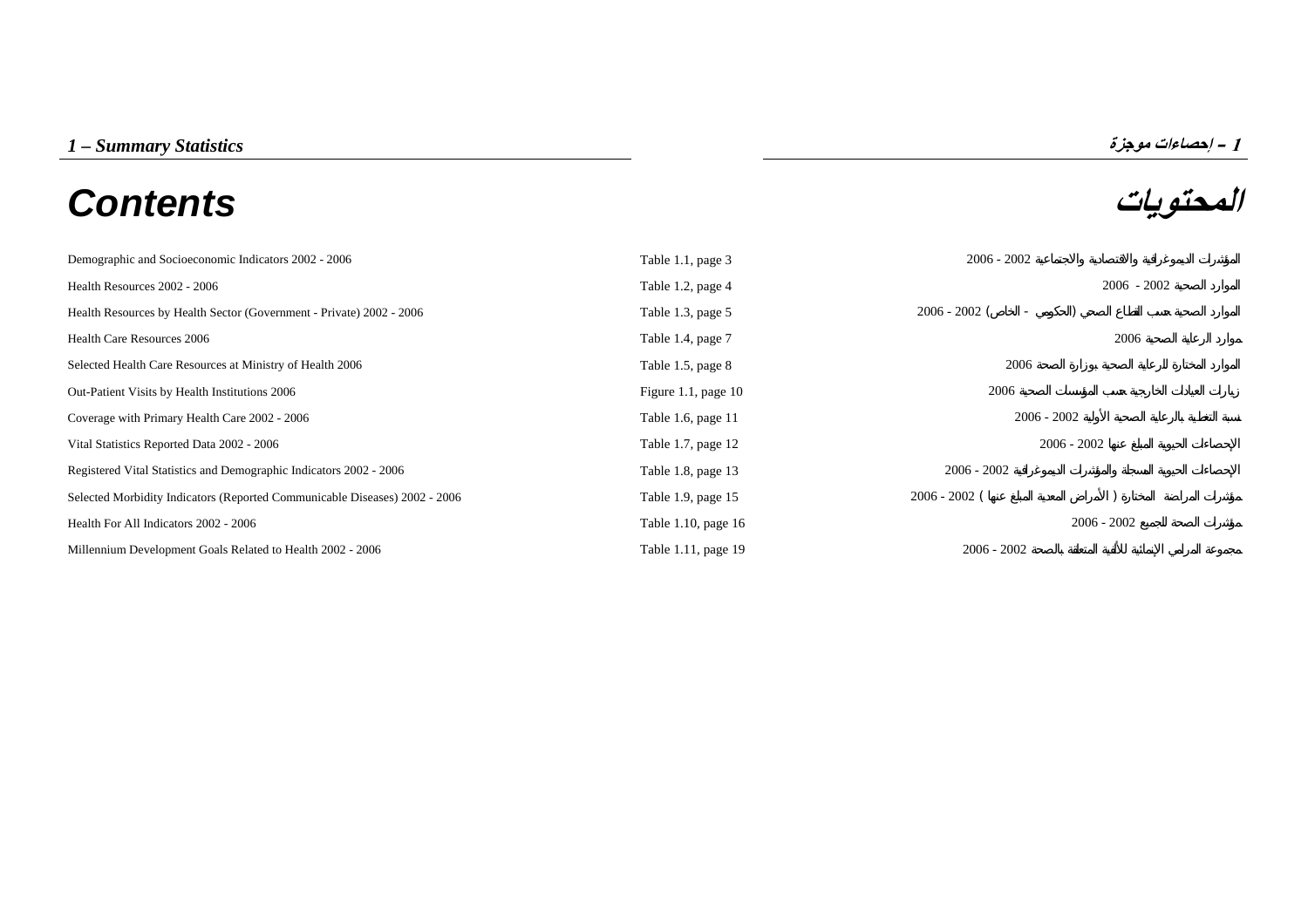# **الإصطلاحات** *Conventions*

#### **Table 1.3 1.3**

Ministry of Health expenditure includes projects. .

| Two newly private hospitals were operated in 2006 and some of their data was presented in this chapter only. | 2006 |
|--------------------------------------------------------------------------------------------------------------|------|
|                                                                                                              |      |

Military Hospital: including Shaikh Mohammed Bin Salman Al-Khalifa Cardiac Center data. . :

Private Clinics : the number including only medical and allied health manpower who work full time in private clinics.

Physicians: Arabian Gulf University physicians were included in the total of the government sector because these physicians are working part time at government hospitals and health centers.

#### **Table 1.5 1.5**

Beds excluding baby cots at Special Care Baby Unit. .

Out-patients visits at health center shown in this table represent the total visits of General, Dental, Mother and Child and Diabetic clinics.. A construction of the construction of the construction of the construction of the construction of the construction of the construction of the construction of the construction of the construction of the construction of th

Medical and Allied health manpower: number of physicians … etc. who are officially at internal or overseas training programs for further studies shown under Directorate of Training.

Distribution of the manpower was based on cost centers, while in human resources chapter, table 5.5 was based on organization structure of the Ministry of Health.

Allied Health: effective from 2006 edition allied health data presented as follows:-

- Full data of allied health: (include Pharmacists & technicians, Dental hygienists technicians, Laboratory technologist & technicians, Radiographers & technicians, Physiotherapists, Occupational therapists … etc.).
- Pharmacists & Technicians even though it was counted within allied health, but it is also shown separately for any special request.

Other Manpower: covering all non-medical categories such as administration …etc.)

Cost: the total cost includes direct (recurrent) costs and share of indirect costs (such as training, maintenance and management overheads). For more details of direct costs only, refer to table 4.2.

Jaw and Asker and Zallaq Clinic costs are included in the cost of other centers in Health Region IV. . :

Salmaniya Medical Complex :

a) the cost includes cost of SMC Maternity Unit.

b) number of physicians include physicians at Geriatric Hospital & Maternity Hospitals.



e de la construcción de la construcción de la construcción de la construcción de la construcción de la constru

# In-patients: the total include patients at Special Care Baby Unit.  $\therefore$

... :.

.







:

 $\overline{a}$  ( . The contract of the contract of  $\overline{a}$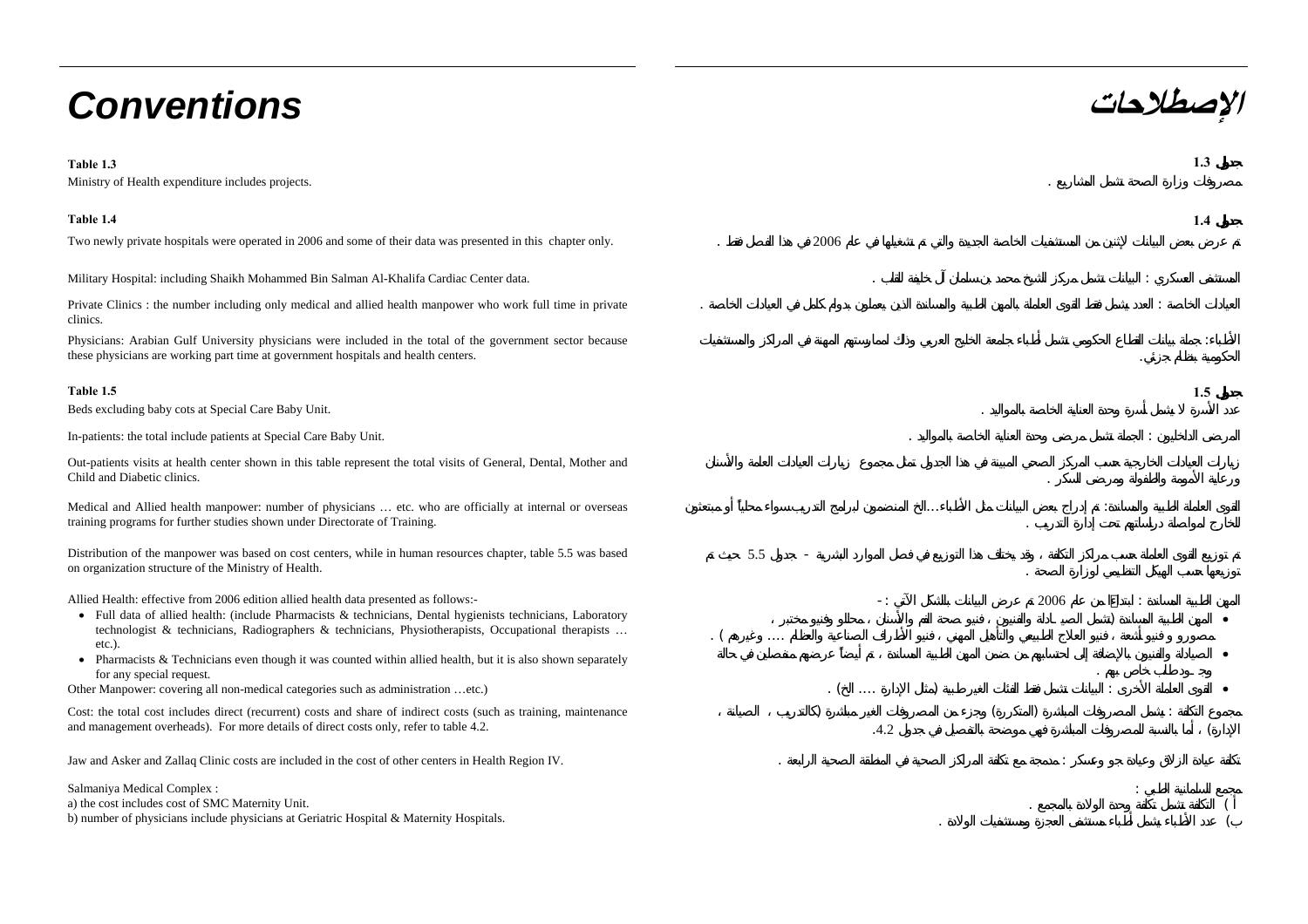**2006 - 2002**

**Demographic and Socioeconomic Indicators 2002 - 2006**

<span id="page-3-0"></span>

| <b>Indicator</b>                                                                                                                                    | 2006             | 2005                 | 2004    | 2003    | 2002    |                |           |              |                |                |
|-----------------------------------------------------------------------------------------------------------------------------------------------------|------------------|----------------------|---------|---------|---------|----------------|-----------|--------------|----------------|----------------|
| Demographic                                                                                                                                         |                  |                      |         |         |         |                |           |              |                |                |
| Area (sq.km)                                                                                                                                        | 735.8            | 735.8                | 728.3   | 720.1   | 717.5   |                |           |              |                |                |
| Population                                                                                                                                          | 742,562          | 724,645              | 707,160 | 689,418 | 672,123 |                |           |              |                |                |
| Crude birth rate per 1000 population (reported)                                                                                                     | 20.2             | 20.9                 | 21.1    | 21.1    | 20.1    |                |           |              | 1000           |                |
| Crude death rate per 1000 population (reported)                                                                                                     | 3.1              | 3.1                  | 3.1     | 3.1     | 3.0     |                |           |              | 1000           |                |
| Population growth rate % <sup>1</sup>                                                                                                               | 2.7              | 2.7                  | 2.7     | 2.7     | 2.7     |                |           |              | $\mathbf{1}$   |                |
| % population <15                                                                                                                                    | 27.3             | 27.3                 | 27.6    | 27.6    | 27.8    |                |           |              | 15             | $\%$           |
| % population 15-64                                                                                                                                  | 70.2             | 70.2                 | 69.9    | 69.9    | 69.6    |                |           |              | 15-64          | $\%$           |
| % population 65+                                                                                                                                    | 2.5              | 2.5                  | 2.5     | 2.5     | 2.5     |                |           |              | $+65$          | $\%$           |
| Total dependency ratio                                                                                                                              | 42.5             | 42.5                 | 43.0    | 43.1    | 43.6    |                |           |              |                |                |
| Total fertility rate per women (Female 15-49)                                                                                                       | 2.5              | 2.6                  | 2.6     | 2.6     | 2.6     |                | $(49-15)$ |              |                |                |
| Socioeconomic                                                                                                                                       |                  |                      |         |         |         |                |           |              |                |                |
| Unemployment rate <sup>1</sup>                                                                                                                      | 5.5              | 5.5                  | 5.5     | 5.5     | 5.5     |                |           |              | $\overline{1}$ |                |
| Smokers 15+ years (Bahraini %) <sup>1</sup>                                                                                                         |                  |                      |         |         |         |                |           | $\mathbf{1}$ | 15             |                |
| Male                                                                                                                                                | 17.70            | 17.70                | 17.70   | 17.70   | 17.70   |                |           |              |                |                |
| Female                                                                                                                                              | 3.50             | 3.50                 | 3.50    | 3.50    | 3.50    |                |           |              |                |                |
| Total                                                                                                                                               | 10.60            | 10.60                | 10.60   | 10.60   | 10.60   |                |           |              |                |                |
| Adult literacy rate 15+ years (Bahraini %) <sup>1</sup>                                                                                             |                  |                      |         |         |         | 1 <sub>1</sub> |           | 15           |                |                |
| Male                                                                                                                                                | 92.5             | 92.5                 | 92.5    | 92.5    | 92.5    |                |           |              |                |                |
| Female                                                                                                                                              | 83.0             | 83.0                 | 83.0    | 83.0    | 83.0    |                |           |              |                |                |
| Total                                                                                                                                               | 87.7             | 87.7                 | 87.7    | 87.7    | 87.7    |                |           |              |                |                |
| School enrollment ratio 1st level % - Bahraini only                                                                                                 |                  |                      |         |         |         |                | 2/1       |              |                |                |
| - (Primary and Intermediate Level) <sup>2</sup>                                                                                                     |                  |                      |         |         |         |                |           |              |                | $) -$          |
| Male                                                                                                                                                | $\ldots$         | $\ldots$             | 102.1   | 103.7   | 104.8   |                |           |              |                |                |
| Female                                                                                                                                              | $\ddotsc$        | $\ldots$             | 102.4   | 104.5   | 106.2   |                |           |              |                |                |
| Total<br>School enrollment ratio 2nd level % - Bahraini only                                                                                        | $\cdots$         | $\ldots$             | 102.3   | 104.1   | 105.4   |                |           |              |                |                |
| - (Secondary Level) <sup>2</sup>                                                                                                                    |                  |                      |         |         |         |                |           |              | 2(             | $) -$          |
| Male                                                                                                                                                |                  |                      | 92.1    | 90.6    | 88.7    |                |           |              |                |                |
| Female                                                                                                                                              | $\sim$<br>$\sim$ | $\ldots$<br>$\ldots$ | 102.6   | 102.0   | 101.8   |                |           |              |                |                |
| Total                                                                                                                                               | $\ddotsc$        | $\ldots$             | 97.2    | 96.1    | 95.0    |                |           |              |                |                |
|                                                                                                                                                     |                  |                      |         |         |         |                |           | .2001        |                |                |
| Source: census data 2001.<br><sup>2</sup> The % for school enrollment (1 <sup>st</sup> and 2 <sup>nd</sup> levels) for the academic year 2004/2005. |                  |                      |         |         |         | 2005/2004      |           |              |                | $\overline{c}$ |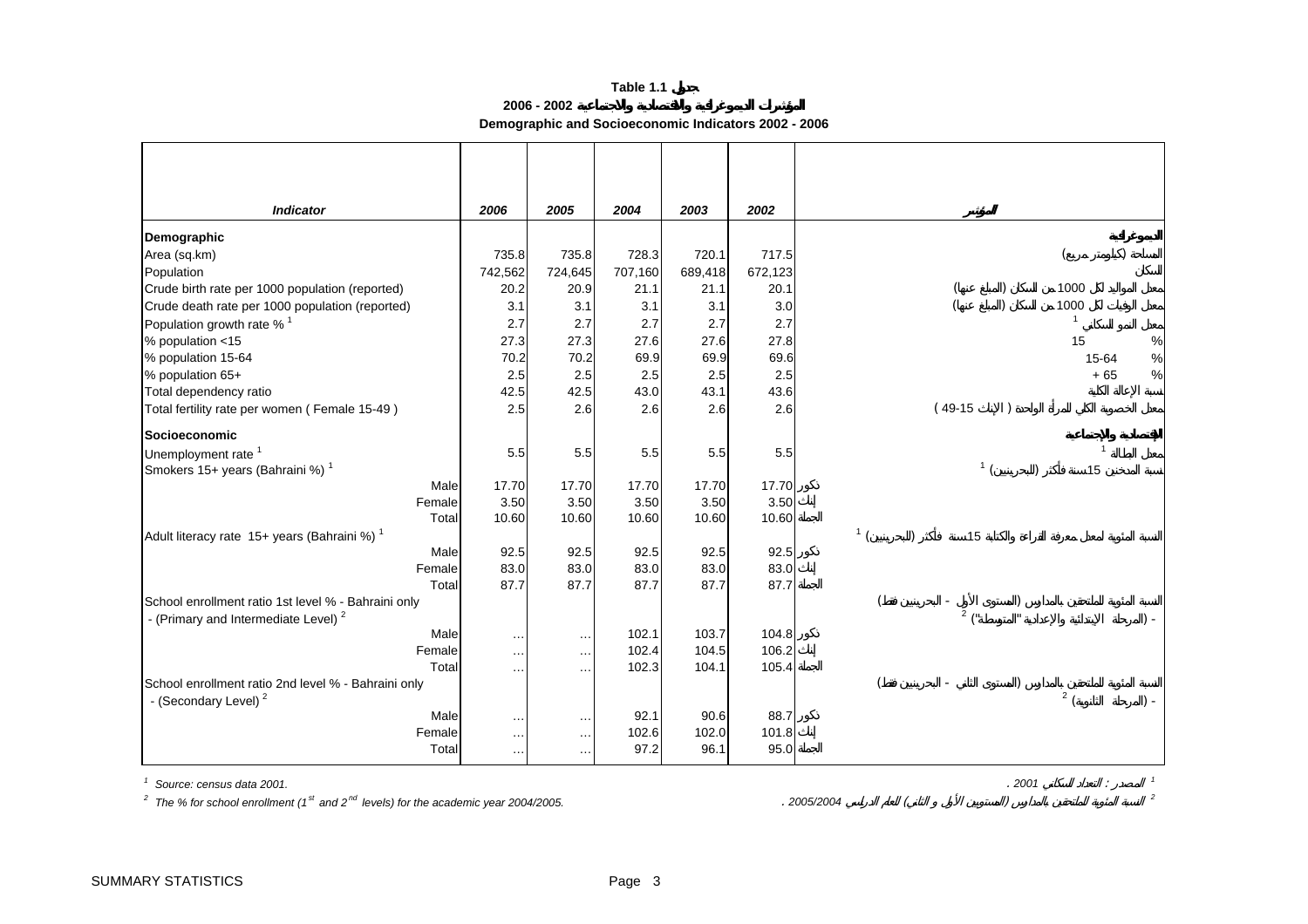#### **Table 1.2 2006 - 2002Health Resources 2002 - 2006**

<span id="page-4-0"></span>

| <b>Indicator</b>                                                 | 2006     | 2005    | 2004    | 2003    | 2002    |        |
|------------------------------------------------------------------|----------|---------|---------|---------|---------|--------|
| <b>Budgetary Resources (at Current Prices) (B.D.)</b>            |          |         |         |         |         |        |
| Ministry of Health Expenditure (million B.D.)                    | 118.0    | 103.1   | 88.4    | 80.6    | 71.2    |        |
| Total Public Expenditure (million B.D.)                          | 1,577.6  | 1,289.2 | 1,104.6 | 1,080.4 | 1,031.0 |        |
| % Allocated to the Ministry of Health from                       | 7.5      | 8.0     | 8.0     | 7.5     | 6.9     |        |
| Government Total Budget (including projects)                     |          |         |         |         |         |        |
| Gross Domestic Product (GDP) per capita *                        | $\cdots$ | 6,943.0 | 5,945.7 | 5,289.9 | 4,726.0 |        |
| Gross National Income / Product (GNP) per capita *               | $\cdots$ | 6,728.5 | 5,639.5 | 5,020.9 | 4,432.3 |        |
| Gross National Desposable Income (GNDI) per capita *             | $\cdots$ | 6,093.7 | 5,044.1 | 4,430.7 | 3,944.8 |        |
| Ministry of Health Expenditure as % of GDP *                     | .        | 2.0     | 2.1     | 2.2     | 2.2     |        |
| Ministry of Health Annual Budget per capita (including projects) | 158.9    | 142.3   | 125.0   | 116.9   | 105.9   |        |
| Human Resources                                                  |          |         |         |         |         |        |
| Doctor per 10,000 population                                     | 27.6     | 27.2    | 22.4    | 18.8    | 18.4    | 10,000 |
| Dentist per 10,000 population                                    | 4.1      | 4.1     | 3.7     | 2.7     | 2.4     | 10,000 |
| Nurse per 10,000 population                                      | 55.0     | 52.9    | 49.5    | 45.8    | 44.4    | 10,000 |
| Beds per 10,000 population                                       | 27.4     | 28.1    | 27.0    | 27.6    | 28.6    | 10,000 |
| Primary Health Care Units and Centers per 10,000 population      | 0.3      | 0.3     | 0.3     | 0.3     | 0.3     | 10,000 |
| Nurse per doctor                                                 | 2.0      | 1.9     | 2.2     | 2.4     | 2.4     |        |

*\* Source : Ministry of Finance .* . : *\**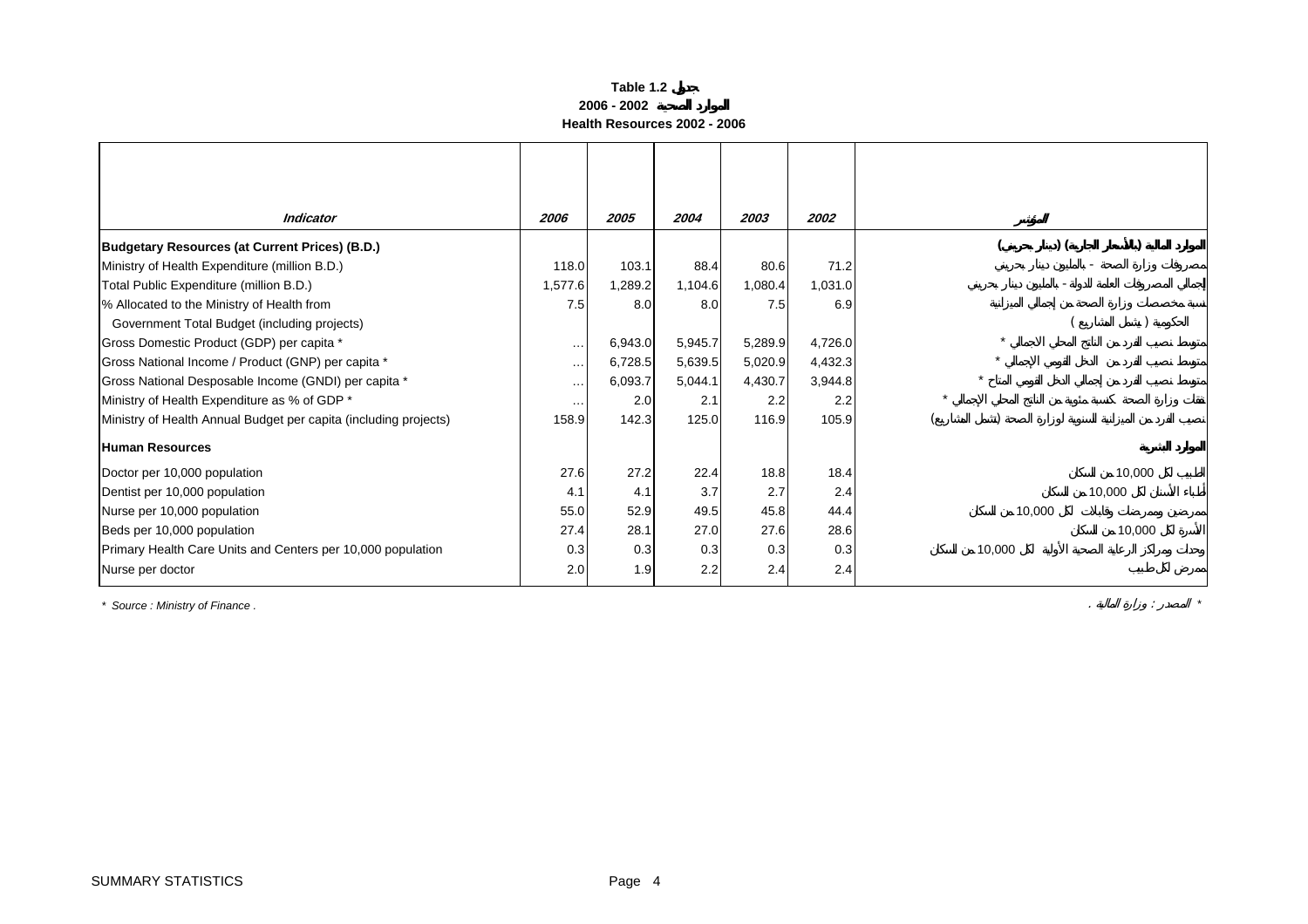#### **Table 1.3 2006 - 2002 ( - )**

**Health Resources by Health Sector ( Government-Private ) 2002 - 2006**

<span id="page-5-0"></span>

|                       | 2006      | 2005      | 2004      | 2003                 | 2002      |
|-----------------------|-----------|-----------|-----------|----------------------|-----------|
| <b>Description</b>    |           |           |           |                      |           |
| <b>Physicians</b>     |           |           |           |                      |           |
| Government            | 1,215     | 1,167     | 1,086     | 1,021                | 995       |
| Private               | 833       | 806       | 496       | 274                  | 244       |
| <b>Total</b>          | 2,048     | 1,973     | 1,582     | 1,295                | 1,239     |
| <b>Dentists</b>       |           |           |           |                      |           |
| Government            | 118       | 111       | 103       | 100                  | 96        |
| Private               | 187       | 184       | 157       | 86                   | 67        |
| <b>Total</b>          | 305       | 295       | 260       | 186                  | 163       |
| <b>Nurses</b>         |           |           |           |                      |           |
| Government            | 3,144     | 2,910     | 2,798     | 2,661                | 2,546     |
| Private               | 943       | 925       | 704       | 495                  | 428       |
| <b>Total</b>          | 4,087     | 3,835     | 3,502     | 3,156                | 2,974     |
| <b>Allied Health</b>  |           |           |           |                      |           |
| Government            | 1,122     | 1,108     | 1,069     | 895                  | 750       |
| Private               | 456       | 435       | 402       | 115                  | 144       |
| <b>Total</b>          | 1,578     | 1,543     | 1,471     | 1,010                | 894       |
| <b>In-Patients</b>    |           |           |           |                      |           |
| Government            | 81,360    | 84,167    | 78,356    | 77,710               | 76,624    |
| Private               | 15,580    | 14,094    | 10,863    | 8,387                | 6,838     |
| <b>Total</b>          | 96,940    | 98,261    | 89,219    | 86,097               | 83,462    |
|                       |           |           |           |                      |           |
| Out-Patients *        |           |           |           |                      | 3,668,347 |
| Government<br>Private | 4,166,881 | 3,936,021 | 3,843,790 | 3,758,354<br>420,463 |           |
|                       | 594,071   | 510,129   | 483,786   |                      | 341,478   |
| <b>Total</b>          | 4,760,952 | 4,446,150 | 4,327,576 | 4,178,817            | 4,009,825 |

*\* The data for all the years were reviewed and modified .* . *\**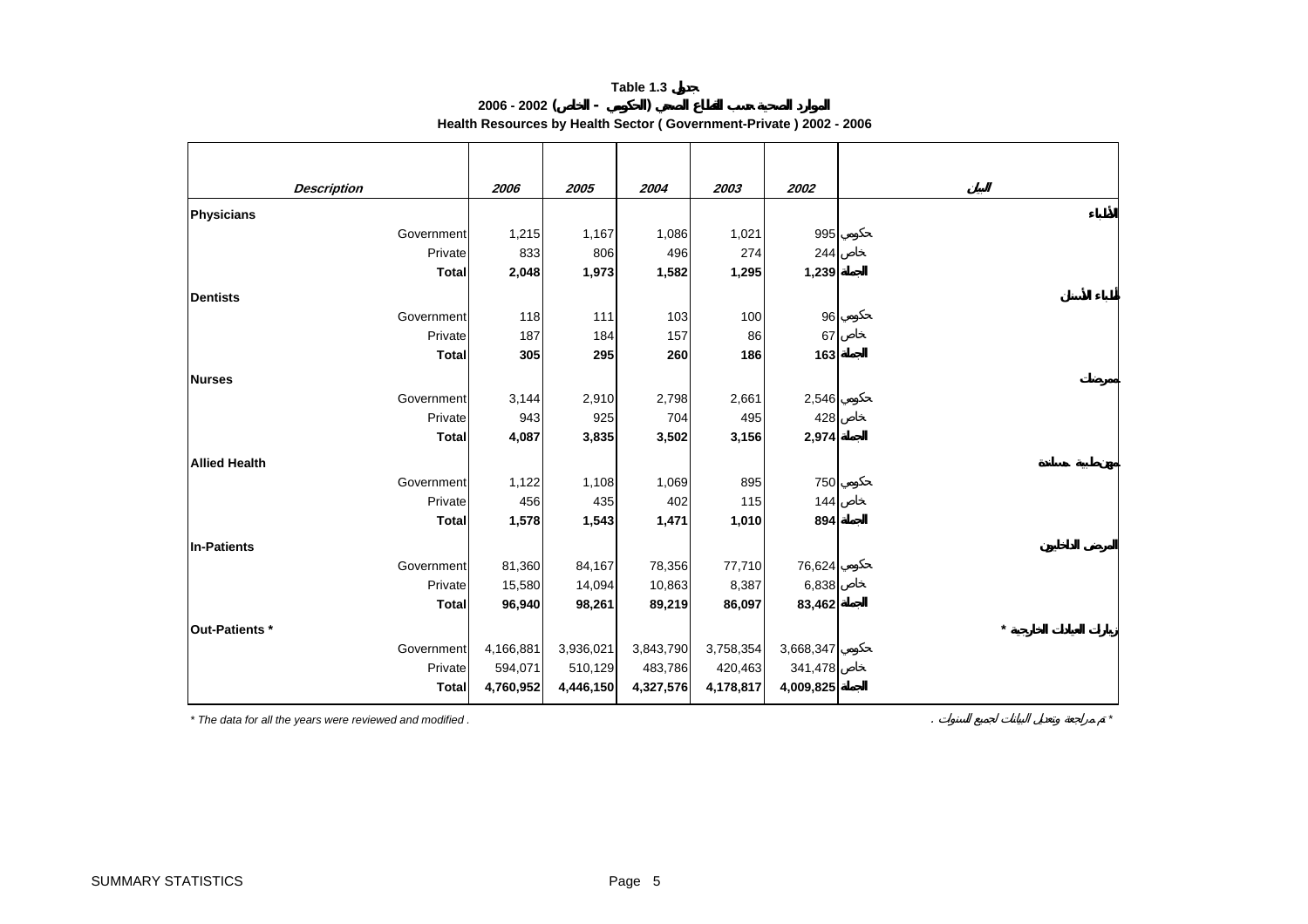#### **(Cont'd) Table 1.3 جدول ) تابع(**

#### **2006 - 2002( - )**

**Health Resources by Health Sector ( Government-Private ) 2002 - 2006**

| <b>Description</b>                              | 2006     | 2005     | 2004     | 2003     | 2002     |  |  |
|-------------------------------------------------|----------|----------|----------|----------|----------|--|--|
| <b>Hospitals</b>                                |          |          |          |          |          |  |  |
| Government                                      | 9        | 9        | 9        | 9        | 9        |  |  |
| Private                                         | 11       | 9        | 6        | 6        | 6        |  |  |
| <b>Total</b>                                    | 20       | 18       | 15       | 15       | 15       |  |  |
| <b>Beds</b>                                     |          |          |          |          |          |  |  |
| Government                                      | 1,714    | 1,741    | 1,694    | 1,691    | 1,680    |  |  |
| Private                                         | 323      | 292      | 215      | 213      | 244      |  |  |
| <b>Total</b>                                    | 2,037    | 2,033    | 1,909    | 1,904    | 1,924    |  |  |
| <b>Primary Health Care Units and Centers</b>    |          |          |          |          |          |  |  |
| Government **                                   | 23       | 23       | 23       | 23       | $23$ **  |  |  |
| Private                                         | $\cdots$ | $\ldots$ | $\ldots$ | $\cdots$ | $\cdots$ |  |  |
| <b>Total</b>                                    | 23       | 23       | 23       | 23       | 23       |  |  |
| <b>Estimated Cost (million Bahraini Dinars)</b> |          |          |          |          |          |  |  |
| <b>Government</b>                               | 139.3    | 126.6    | 108.9    | 100.9    | 90.0     |  |  |
| Ministry of Health                              | 118.0    | 103.1    | 88.4     | 80.6     | 71.2     |  |  |
| Military Hospital                               | 21.3     | 23.5     | 20.5     | 20.3     | 18.8     |  |  |
| Private                                         | $\cdots$ | 45.4     | 34.4     | 26.9     | 22.4     |  |  |

*\*\* Including Directorate of Health & Social Affairs at Ministry of Interior.* . *\*\**

*Note : Ministry of Health expenditure include projects, further details in Table 1.5 . .1.5* :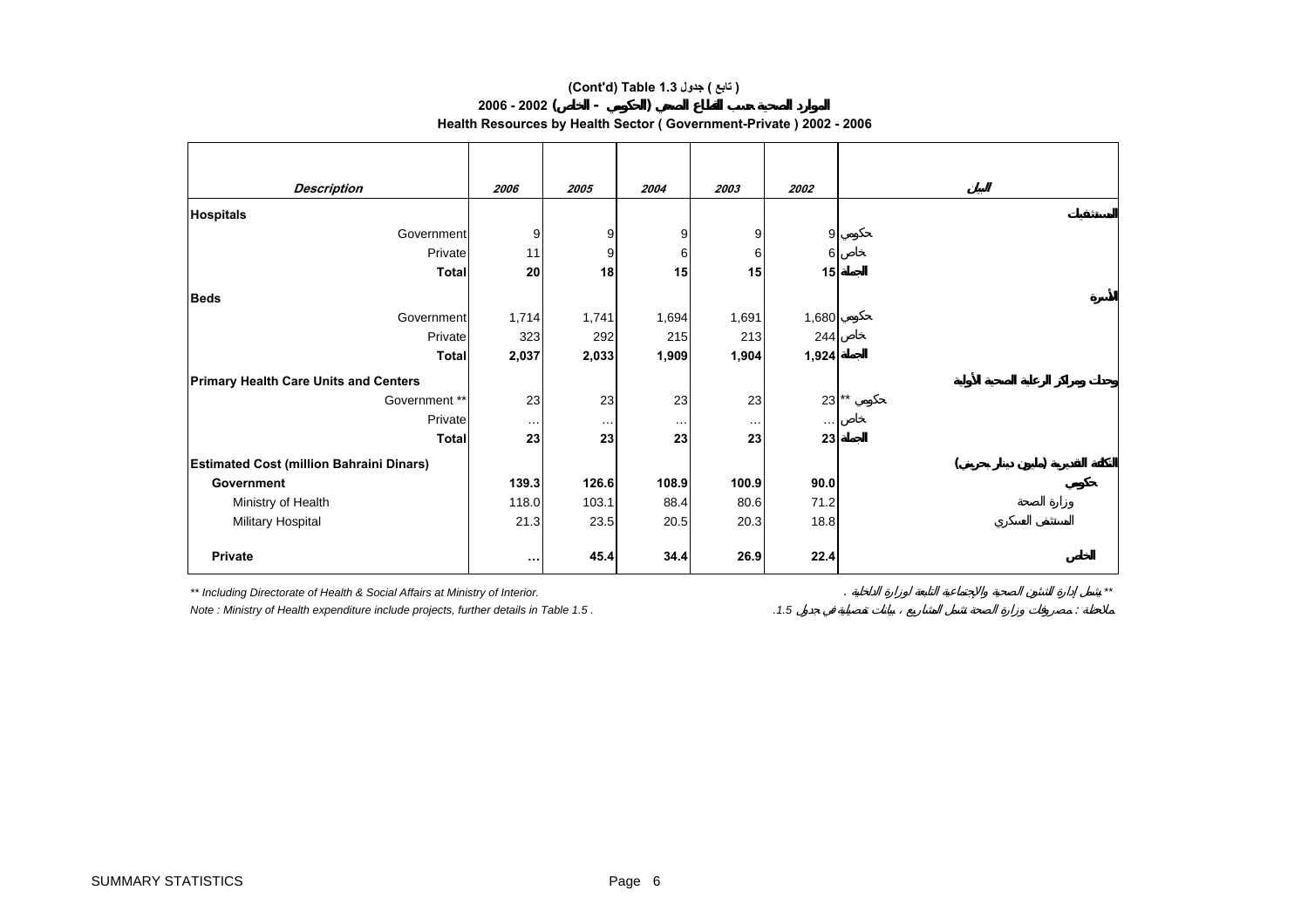| able<br>× |  |
|-----------|--|
|-----------|--|

| 2006 |  |
|------|--|
|      |  |

**Health Care Resources 2006**

<span id="page-7-0"></span>

|                                                 |                 |                   |           |                 | <b>Medical &amp; Para-Medical Manpower</b> |               |               |                 |                   |  |
|-------------------------------------------------|-----------------|-------------------|-----------|-----------------|--------------------------------------------|---------------|---------------|-----------------|-------------------|--|
|                                                 |                 |                   |           |                 |                                            |               |               |                 |                   |  |
|                                                 |                 | $\star$           |           | $\star$         | $\star$                                    | $\star$       |               |                 |                   |  |
|                                                 | Out-            | $In-$             | Beds *    | <b>Other</b>    | <b>Pharmacists</b>                         | <b>Allied</b> | <b>Nurses</b> | <b>Dentists</b> | <b>Physicians</b> |  |
| <b>Institution</b>                              | <b>Patients</b> | <b>Patients</b> * |           | <b>Manpower</b> | & Tech. *                                  | Health *      |               |                 |                   |  |
| <b>Government</b>                               |                 |                   |           |                 |                                            |               |               |                 |                   |  |
| Ministry of Health                              | 3,572,286       | 56,498            | 1,359     | 3,815           | 172                                        | 902           | 2,391         | 103             | 972               |  |
| Military Hospital*                              | 446,760         | 24,862            | 355       | 811             | 37                                         | 189           | 714           | 11              | 215               |  |
| Directorate of Health & Social Affairs          | 147,835         | <b>NA</b>         | <b>NA</b> | 100             |                                            | 31            | 39            |                 | 14                |  |
| <b>Total</b>                                    | 4,166,881       | 81,360            | 1,714     | 4,726           | 218                                        | 1,122         | 3,144         | 118             | 1,215             |  |
| <b>Private Hospitals</b>                        |                 |                   |           |                 |                                            |               |               |                 |                   |  |
| International Hospital of Bahrain               | 88,191          | 3,589             | 57        | 3               | 6                                          | 30            | 58            |                 | 62                |  |
| American Mission Hospital                       | 163,251         | 2,150             | 40        | 94              | 11                                         | 48            | 105           | 12              | 53                |  |
| Awali Hospital                                  | 38,500          | 836               | 28        | 16              |                                            | 16            | 62            |                 | 16                |  |
| <b>Gulf Dental Speciality Hospital</b>          | 11,380          | 28                | 10        | 11              | <b>NA</b>                                  | 3             | 13            |                 | <b>NA</b>         |  |
| Ibn Al-Nafees Hospital                          | 66,740          | 2,878             | 18        | 43              | <b>NA</b>                                  | 13            | 20            | <b>NA</b>       | 16                |  |
| <b>Bahrain Specialist Hospital</b>              | 86,980          | 4,176             | 56        | 89              | 7                                          | 41            | 33            |                 | 37                |  |
| Noor Specialist Hospital                        | <b>NA</b>       | 1,139             | 24        | 9               | <b>NA</b>                                  | <b>NA</b>     | 18            | <b>NA</b>       | 17                |  |
| Dr. Tariq Hospital                              | 16,526          | 710               | 25        | 15              |                                            |               | 26            | <b>NA</b>       | 9                 |  |
| Urology and Plastic Surgery Hospital            | 596             | 54                | 11        | 6               |                                            |               |               | <b>NA</b>       | $\overline{2}$    |  |
| Al-Hilal Hospital                               | 12,345          | 10                | 48        | 37              |                                            |               | 25            |                 | 18                |  |
| Al-Baraka Fertility Hospital                    | 979             | 10                | 6         | 5               |                                            |               | 5             | <b>NA</b>       | $\overline{2}$    |  |
| <b>Private Clinics*</b>                         | $\cdots$        | <b>NA</b>         | <b>NA</b> | $\cdots$        | 360                                        | 268           | 526           | 154             | 585               |  |
| <b>Gulf Diabetes Specialist Center (Joslin)</b> | 8,367           | <b>NA</b>         | <b>NA</b> | 16              |                                            | 9             | 8             | <b>NA</b>       | 3                 |  |
| <b>Private Company Clinics</b>                  |                 |                   |           |                 |                                            |               |               |                 |                   |  |
| Aluminium Bahrain (ALBA)                        | 34,390          | <b>NA</b>         | <b>NA</b> | 3               |                                            | 10            | 11            | <b>NA</b>       |                   |  |
| Arabian Shipping & Repairing Yard (ASRY)        | 12,431          | <b>NA</b>         | <b>NA</b> |                 | <b>NA</b>                                  |               | 13            | <b>NA</b>       | $\mathcal{P}$     |  |
| Gulf Air                                        | 46,000          | <b>NA</b>         | <b>NA</b> | . .             |                                            | 4             | q             |                 |                   |  |
| Gulf Aluminium Rolling Mill Co. (GARMCO)        | 2,595           | <b>NA</b>         | <b>NA</b> | 1               | <b>NA</b>                                  | <b>NA</b>     |               | <b>NA</b>       |                   |  |
| Gulf Petrochemical Industries Co. (GPIC)        | 4,800           | <b>NA</b>         | <b>NA</b> |                 | <b>NA</b>                                  | <b>NA</b>     |               | <b>NA</b>       |                   |  |
| <b>Total</b>                                    | 594,071         | 15,580            | 323       | 350             | 399                                        | 456           | 943           | 187             | 833               |  |
| <b>Grand Total</b>                              | 4,760,952       | 96,940            | 2,037     | 5,076           | 617                                        | 1,578         | 4,087         | 305             | 2,048             |  |

*\* Refer to conventions used in the report.* . *\**

*Note : Physicians total in Government sector include 14 physicians working at Arabian Gulf University.* . *14* :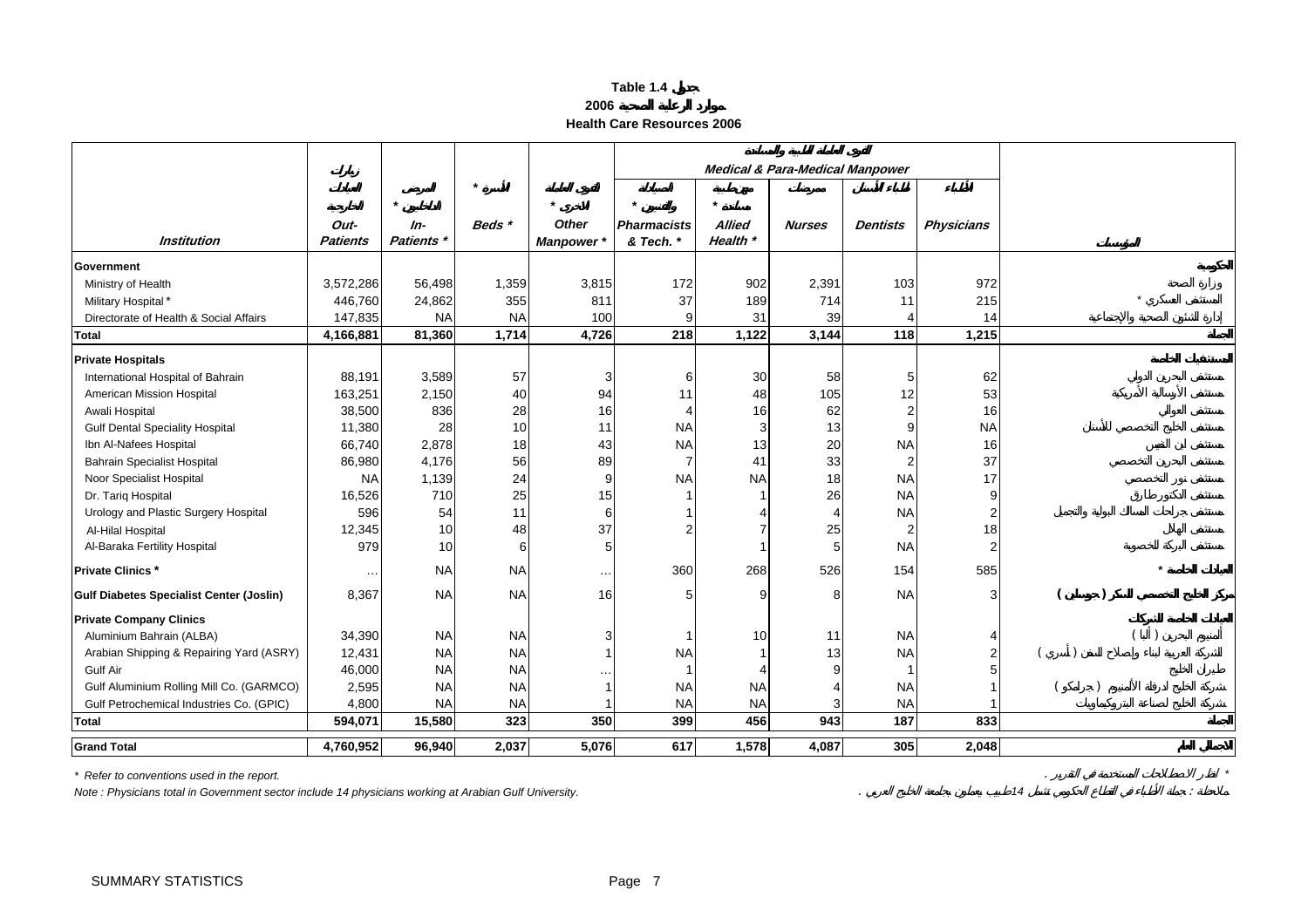**2006**

#### **Selected Health Care Resources at Ministry of Health 2006**

<span id="page-8-0"></span>

|                                        |                 |            |           |        |               | <b>Medical &amp; Para-Medical Manpower</b> |                   |                  |  |
|----------------------------------------|-----------------|------------|-----------|--------|---------------|--------------------------------------------|-------------------|------------------|--|
|                                        |                 |            | $\star$   |        |               |                                            |                   |                  |  |
|                                        | Out-            | $In-$      | Beds *    | Allied | <b>Nurses</b> | Dentists                                   | <b>Physicians</b> | $($ .)<br>Cost * |  |
| <b>Institution</b>                     | <b>Patients</b> | Patients * |           | Health |               |                                            |                   | (B.D.)           |  |
| <b>Primary &amp; Preventive Health</b> | 3,049,682       | <b>NA</b>  | <b>NA</b> | 427    | 296           | 62                                         | 282               | 31,007,284       |  |
| Care                                   |                 |            |           |        |               |                                            |                   |                  |  |
| Public Health Directorate              | <b>NA</b>       | <b>NA</b>  | <b>NA</b> | 29     | 6             | <b>NA</b>                                  | 6                 | 4,524,850        |  |
| <b>Health Centers Administration</b>   | <b>NA</b>       | <b>NA</b>  | <b>NA</b> | o      |               | 3                                          | 11                | 1,688,424        |  |
| <b>Health Centers</b>                  | 3,049,682       | <b>NA</b>  | <b>NA</b> | 389    | 286           | 59                                         | 265               | 24,794,010       |  |
| Health Region I                        |                 |            |           |        |               |                                            |                   |                  |  |
| Muharraq                               | 330,363         | <b>NA</b>  | <b>NA</b> | 30     | 28            | 2                                          | 25                | 1,947,326        |  |
| Sh.Salman                              | 113,242         | <b>NA</b>  | <b>NA</b> | 12     | 12            | 3                                          | 11                | 1,072,433        |  |
| National Bank of Bahrain - Arad        | 121,559         | <b>NA</b>  | <b>NA</b> | 22     | 12            |                                            | 13                | 1,273,673        |  |
| National Bank of Bahrain - Dair        | 71,710          | <b>NA</b>  | <b>NA</b> |        | 13            |                                            | 10                | 716,009          |  |
| Bahrain Int'l. Airport Clinic          |                 | <b>NA</b>  | <b>NA</b> |        | 6             |                                            | 6                 | 184,559          |  |
| <b>Total Region I</b>                  | 636,874         | <b>NA</b>  | <b>NA</b> | 67     | 71            | 10                                         | 65                | 5,194,000        |  |
| <b>Health Region II</b>                |                 |            |           |        |               |                                            |                   |                  |  |
| Naim                                   | 296,097         | <b>NA</b>  | <b>NA</b> | 61     | 21            | 11                                         | 18                | 2,700,810        |  |
| Ibn Sinna                              | 45,748          | <b>NA</b>  | <b>NA</b> | 14     | 9             |                                            | 5 <sub>l</sub>    | 719,175          |  |
| Sh.Sabah Al Salem                      | 62,182          | <b>NA</b>  | <b>NA</b> | g      | 11            |                                            | 6                 | 799,287          |  |
| Hoora                                  | 41,391          | <b>NA</b>  | <b>NA</b> | 6      | 10            |                                            | 5 <sub>l</sub>    | 593,924          |  |
| Al Razi (Workers H.C.)                 | 121,892         | <b>NA</b>  | <b>NA</b> | 15     | 7             |                                            | 16                | 1,100,352        |  |
| <b>Total Region II</b>                 | 567,310         | <b>NA</b>  | <b>NA</b> | 105    | 58            | 18                                         | 50                | 5,913,548        |  |
| Health Region III                      |                 |            |           |        |               |                                            |                   |                  |  |
| Isa Town                               | 377,661         | <b>NA</b>  | <b>NA</b> | 39     | 18            |                                            | 27                | 2,330,773        |  |
| Jidhafs                                | 188,093         | <b>NA</b>  | <b>NA</b> | 18     | 15            |                                            | 15                | 1,347,157        |  |
| Budaiya                                | 149,147         | <b>NA</b>  | <b>NA</b> | 14     | 15            |                                            | 13                | 1,133,346        |  |
| <b>Bilad Al Kadeem</b>                 | 76,684          | <b>NA</b>  | <b>NA</b> | 8      | 9             |                                            | 6                 | 696,938          |  |
| A' Ali                                 | 115,301         | <b>NA</b>  | <b>NA</b> | 13     | 11            | 5                                          | 11                | 998,811          |  |
| Total Region III                       | 906,886         | <b>NA</b>  | <b>NA</b> | 92     | 68            | 11                                         | 72                | 6,507,025        |  |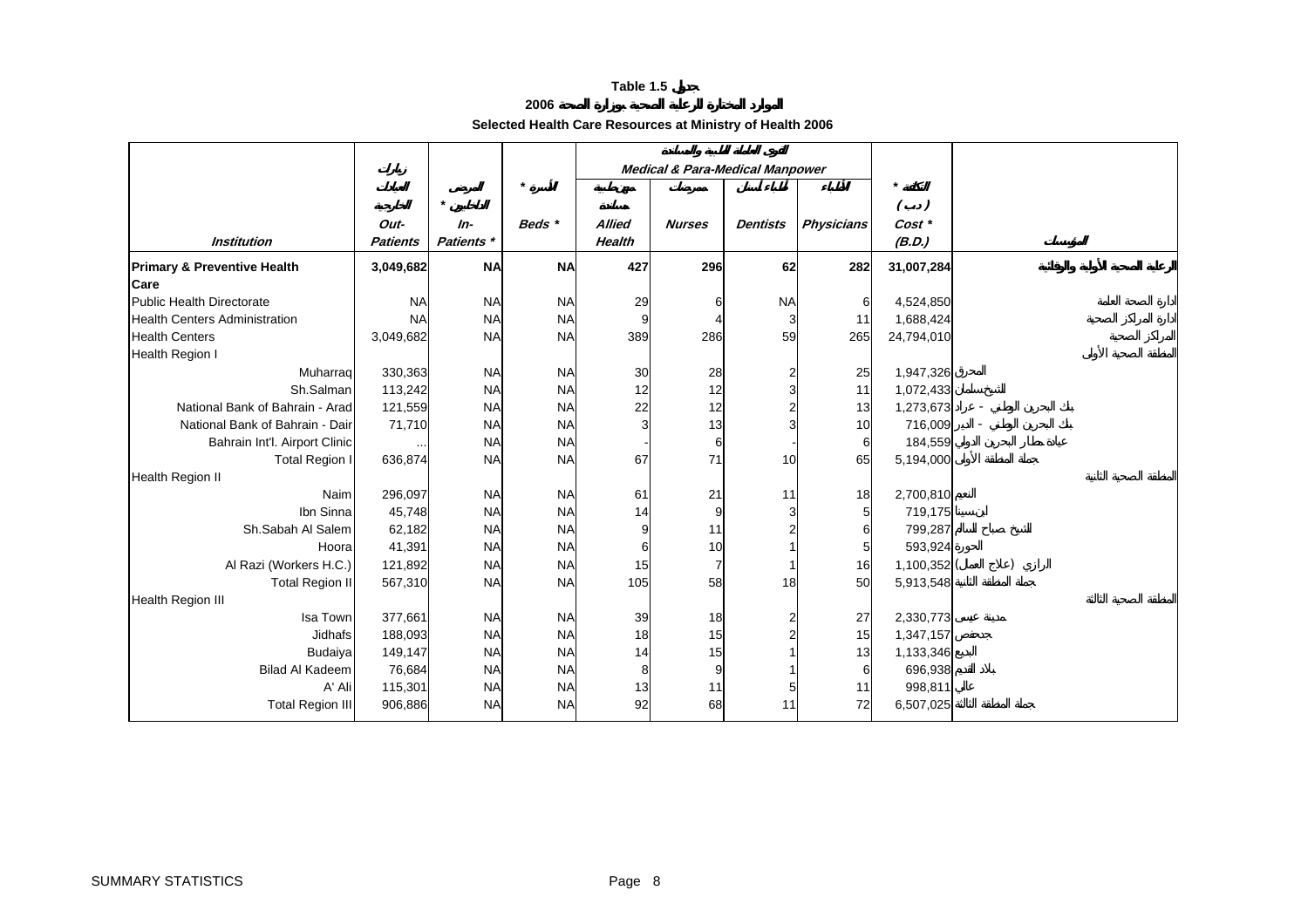#### **(Cont'd) Table 1.5 جدول ) تابع(**

#### **2006**

**Selected Health Care Resources at Ministry of Health 2006** 

|                                          |                 |            |           |               |               | <b>Medical &amp; Para-Medical Manpower</b> |                   |            |  |
|------------------------------------------|-----------------|------------|-----------|---------------|---------------|--------------------------------------------|-------------------|------------|--|
|                                          |                 |            | $\star$   |               |               |                                            |                   |            |  |
|                                          |                 | $\star$    |           |               |               |                                            |                   | $($ .)     |  |
|                                          | Out-            | In-        | Beds *    | <b>Allied</b> | <b>Nurses</b> | <b>Dentists</b>                            | <b>Physicians</b> | Cost *     |  |
| <b>Institution</b>                       | <b>Patients</b> | Patients * |           | <b>Health</b> |               |                                            |                   | (B.D.)     |  |
| <b>Health Region IV</b>                  |                 |            |           |               |               |                                            |                   |            |  |
| Hamad Town                               | 120,586         | <b>NA</b>  | <b>NA</b> | 14            | 13            | З                                          | 10                | 995,891    |  |
| Sitra                                    | 257,986         | <b>NA</b>  | <b>NA</b> | 39            | 19            | 6                                          | 17                | 1,665,064  |  |
| Hamad Kanoo                              | 119,318         | <b>NA</b>  | <b>NA</b> | 33            | 11            | $\overline{2}$                             | 12                | 1,532,005  |  |
| East Riffa                               | 101,879         | <b>NA</b>  | <b>NA</b> | 14            | 14            |                                            | 11                | 1,094,169  |  |
| Kuwait                                   | 94,095          | <b>NA</b>  | <b>NA</b> | 14            | 13            |                                            | 9                 | 1,018,213  |  |
| Mohammed Bin Jassim Kanoo                | 234,872         | <b>NA</b>  | <b>NA</b> | 11            | 17            |                                            | 19                | 874,095    |  |
| Jaw & Asker Clinic *                     | 3,775           | <b>NA</b>  | <b>NA</b> |               | 2             |                                            | $\ddotsc$         |            |  |
| Zallaq Clinic*                           | 6,101           | <b>NA</b>  | <b>NA</b> |               | $\cdots$      |                                            | $\cdots$          |            |  |
| <b>Total Region IV</b>                   | 938,612         | <b>NA</b>  | <b>NA</b> | 125           | 89            | 20                                         | 78                | 7,179,437  |  |
| <b>School Health Program</b>             | <b>NA</b>       | <b>NA</b>  | <b>NA</b> |               | 53            | <b>NA</b>                                  | <b>NA</b>         |            |  |
| <b>Secondary Health Care (Hospitals)</b> | 522,604         | 56,498     | 1,359     | 436           | 2,018         | 6                                          | 608               | 74,214,911 |  |
| Salmaniya Medical Complex *              | 484,362         | 48,377     | 891       | 414           | 1,624         | 6                                          | 566               | 64,332,796 |  |
| Psychiatric Hospital                     | 38,242          | 1,195      | 214       | 10            | 181           | <b>NA</b>                                  | 42                | 5,267,220  |  |
| Geriatric Hospital & Long Stay Wards*    | <b>NA</b>       | 130        | 130       |               | 83            | <b>NA</b>                                  |                   | 943,454    |  |
| <b>Maternity Hospitals</b>               | <b>NA</b>       | 6,796      | 124       | 12            | 130           | <b>NA</b>                                  | $\sim$            | 3,671,441  |  |
| Jidhafs Hospital                         | <b>NA</b>       | 5,039      | 80        |               | 79            | <b>NA</b>                                  | $\ddotsc$         | 1,757,320  |  |
| Muharraq Hospital                        | <b>NA</b>       | 1,717      | 38        | 5             | 37            | <b>NA</b>                                  | $\ddotsc$         | 1,545,242  |  |
| Sitra Hospital                           | <b>NA</b>       | 22         |           | $\ddotsc$     |               | <b>NA</b>                                  | $\ddotsc$         | 147,036    |  |
| West Region Hospital                     | <b>NA</b>       | 10         |           | $\ddotsc$     |               | <b>NA</b>                                  | $\ddotsc$         | 121,482    |  |
| <b>Riffa Hospital</b>                    | <b>NA</b>       |            |           | $\ddotsc$     |               | <b>NA</b>                                  | . .               | 100,361    |  |
|                                          | <b>NA</b>       | <b>NA</b>  | <b>NA</b> | <b>NA</b>     | <b>NA</b>     | <b>NA</b>                                  |                   |            |  |
| <b>Training Directorate</b>              | <b>NA</b>       | <b>NA</b>  | <b>NA</b> |               | 20            | 35                                         | 68                |            |  |
| <b>Overseas Treatment</b>                | <b>NA</b>       | <b>NA</b>  | <b>NA</b> | <b>NA</b>     | <b>NA</b>     | <b>NA</b>                                  | <b>NA</b>         | 2,121,867  |  |
| <b>Medical Review</b>                    | <b>NA</b>       | <b>NA</b>  | <b>NA</b> | <b>NA</b>     |               | <b>NA</b>                                  |                   | 130,291    |  |
| <b>College of Health Sciences</b>        | <b>NA</b>       | <b>NA</b>  | <b>NA</b> |               | <b>NA</b>     | <b>NA</b>                                  |                   | 1,774,711  |  |
| <b>Licensing and Registration</b>        | <b>NA</b>       | <b>NA</b>  | <b>NA</b> | <b>NA</b>     |               | <b>NA</b>                                  |                   | 291,190    |  |
| <b>Directorate of Pharmacy</b>           | <b>NA</b>       | <b>NA</b>  | <b>NA</b> | 16            | <b>NA</b>     | <b>NA</b>                                  | <b>NA</b>         | 313,072    |  |
| <b>Others</b>                            | <b>NA</b>       | <b>NA</b>  | <b>NA</b> | 16            |               | <b>NA</b>                                  |                   |            |  |
| <b>Total</b>                             | 3,572,286       | 56,498     | 1,359     | 902           | 2,391         | 103                                        | 972               | $\cdots$   |  |

*\* Refer to conventions used in the report.* . *\**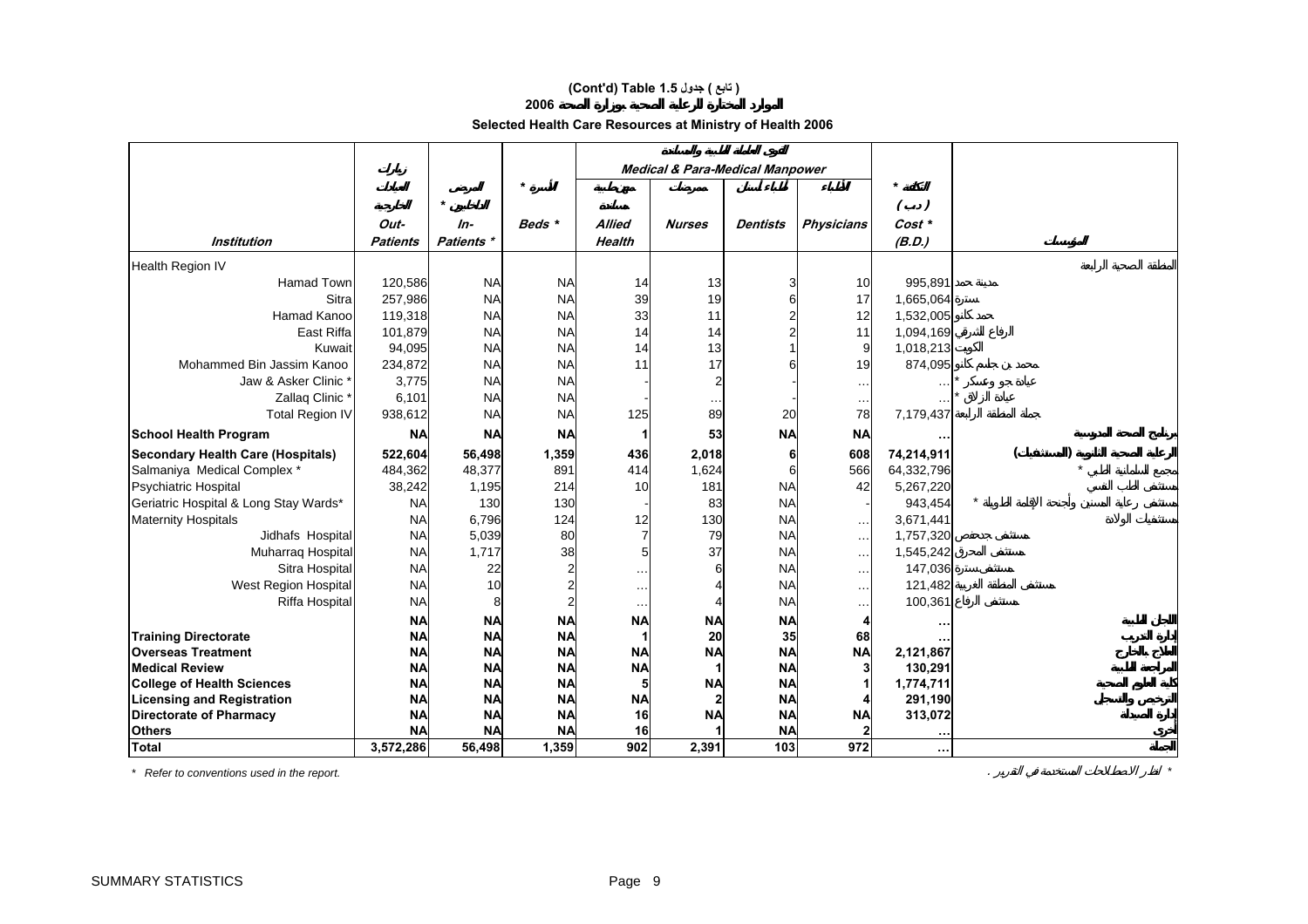<span id="page-10-0"></span>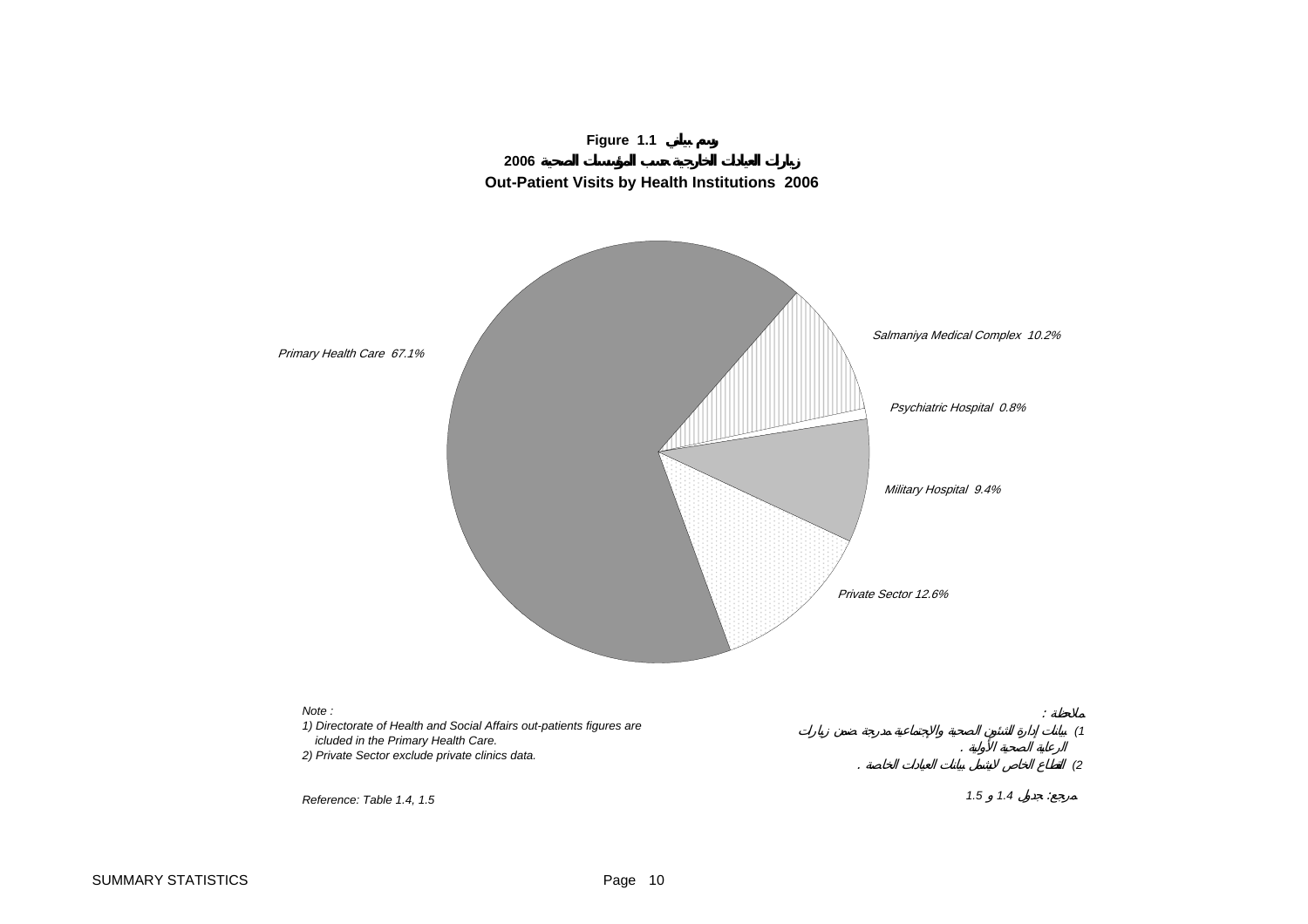**2006 - 2002**

**Coverage with Primary Health Care 2002 - 2006**

<span id="page-11-0"></span>

| <b>Description</b>                                       | 2006 | 2005 | 2004      | 2003      | 2002      |     |  |
|----------------------------------------------------------|------|------|-----------|-----------|-----------|-----|--|
| Population with access to local health services          | 100  | 100  | 100       | 100       | 100       |     |  |
| Population with access to safe drinking water            | 100  | 100  | 100       | 100       | 100       |     |  |
| Population with adequate excreta disposal facilities     | 100  | 100  | 100       | 100       | 100       |     |  |
| Infants fully immunized with                             |      |      |           |           |           |     |  |
| <b>BCG (Bacille Calmette-Guerin)</b>                     | 83.2 | 89.3 | <b>NA</b> | <b>NA</b> | <b>NA</b> |     |  |
| DPT (Diphtheria, Tetanus, Pertussis)                     | 98.4 | 98.2 | 97.7      | 97.3      | 98        |     |  |
| OPV (Oral Polio)                                         | 98.4 | 98.1 | 97.7      | 97.3      | 98        |     |  |
| Children of age 1 year *                                 |      |      |           |           |           |     |  |
| MMR1 (Mumps, Measles, Rubella)                           | 100  | 100  | 98.8      | 100       | 100       |     |  |
| Children of age 6 years *                                |      |      |           |           |           |     |  |
| MMR2 (Mumps, Measles, Rubella)                           | 99   | 99.1 | 100       | 99.5      | 97        |     |  |
| Hepatitis B (HB)                                         | 98   | 98   | 98        | 98        |           | 98( |  |
| Pregnant women given 2 doses or more of tetanus toxoid * | 44.3 | 48.5 | 49.3      | 55.5      | 58.5      |     |  |
| Pregnant women attended by trained personnel             | 100  | 100  | 97.7      | 99        | 99        |     |  |
| Women delivered by trained personnel                     | 99.4 | 99.4 | 99.2      | 99.3      | 99        |     |  |
| Infants attended by trained personnel                    | 98.7 | 98.5 | 98.2      | 98.4      | 98        |     |  |

*\* For more information, refer to conventions (Public Health chapter) .* . ( ) *\**

*Note: BCG vaccine is given only for infant of non-Bahraini mothers from endemic countries.* . :

SUMMARY STATISTICS **Page 11**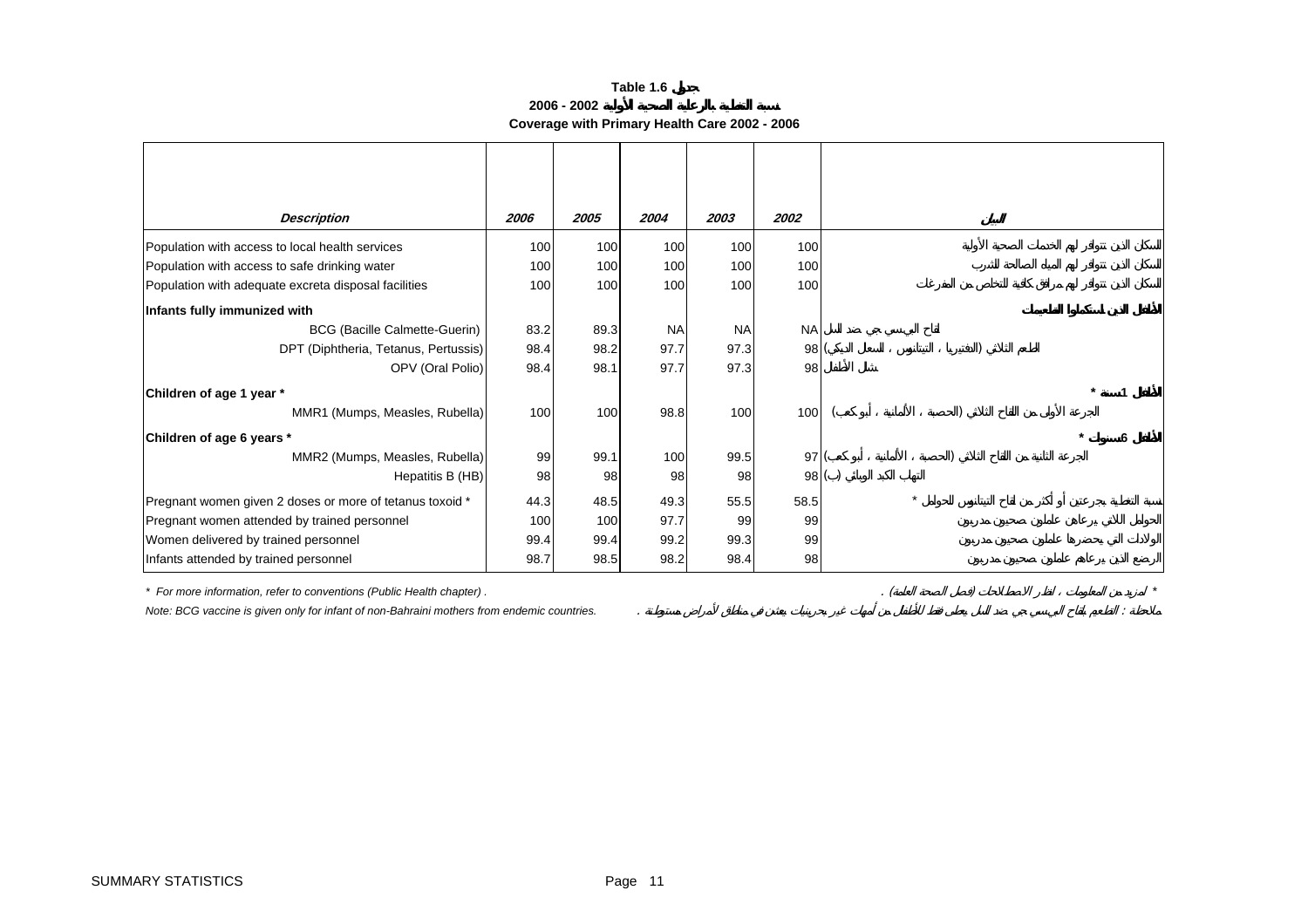#### **Table 1.7 2006 - 2002Vital Statistics Reported Data 2002 - 2006**

<span id="page-12-0"></span>

| Indicator                                    | 2006  | 2005  | 2004  | 2003  | <i><b>2002</b></i> |                        |
|----------------------------------------------|-------|-------|-------|-------|--------------------|------------------------|
| Crude birth rate/1000 population             | 20.2  | 20.9  | 21.1  | 21.1  | 20.1               | 1000                   |
| Still birth rate/1000 births                 | 6.2   | 7.4   | 8.2   | 7.2   | 9.8                | 1000                   |
| Premature birth rate/1000 live births        | 102.6 | 98.5  | 108.4 | 111.5 | 86.1               | 1000                   |
| Sex ratio at birth : Male / (per 100 Female) | 102.6 | 103.8 | 100.5 | 101.6 | 106.4              | 100<br>) /<br>$\sim$ 1 |
| Mean of life expectancy at birth             | 74.8  | 74.8  | 73.8  | 73.8  | 73.8               |                        |
| Perinatal mortality rate/1000 births         | 8.5   | 10.2  | 11.8  | 10.3  | 11.9               | 1000                   |
| Neonatal mortality rate/1000 live births     | 3.7   | 5.0   | 5.7   | 5.0   | 3.8                | 1000                   |
| Postneonatal mortality rate/1000 live births | 3.9   | 3.8   | 3.4   | 2.3   | 3.2                | 1000                   |
| Infant mortality rate/1000 live births       | 7.6   | 8.9   | 9.1   | 7.3   | 7.0                | 1000                   |
| Under 5 yrs mortality/1000 live births       | 10.1  | 10.9  | 10.8  | 9.5   | 8.9                | 1000<br>5              |
| Under 5 yrs mortality/1000 child<5yrs old    | 2.4   | 2.7   | 2.6   | 2.2   | 1.9                | 5<br>5                 |
| Maternal mortality rate/100,000 live births  | 13.3  | 6.6   | 20.1  | 20.6  | 22.2               | 100,000                |
| Crude death rate/1000 population             | 3.1   | 3.1   | 3.1   | 3.1   | 3.0                | 1000                   |

*Note: a) All data excluding abroad births.* . ( :  *b) Deaths include some visitors .* . (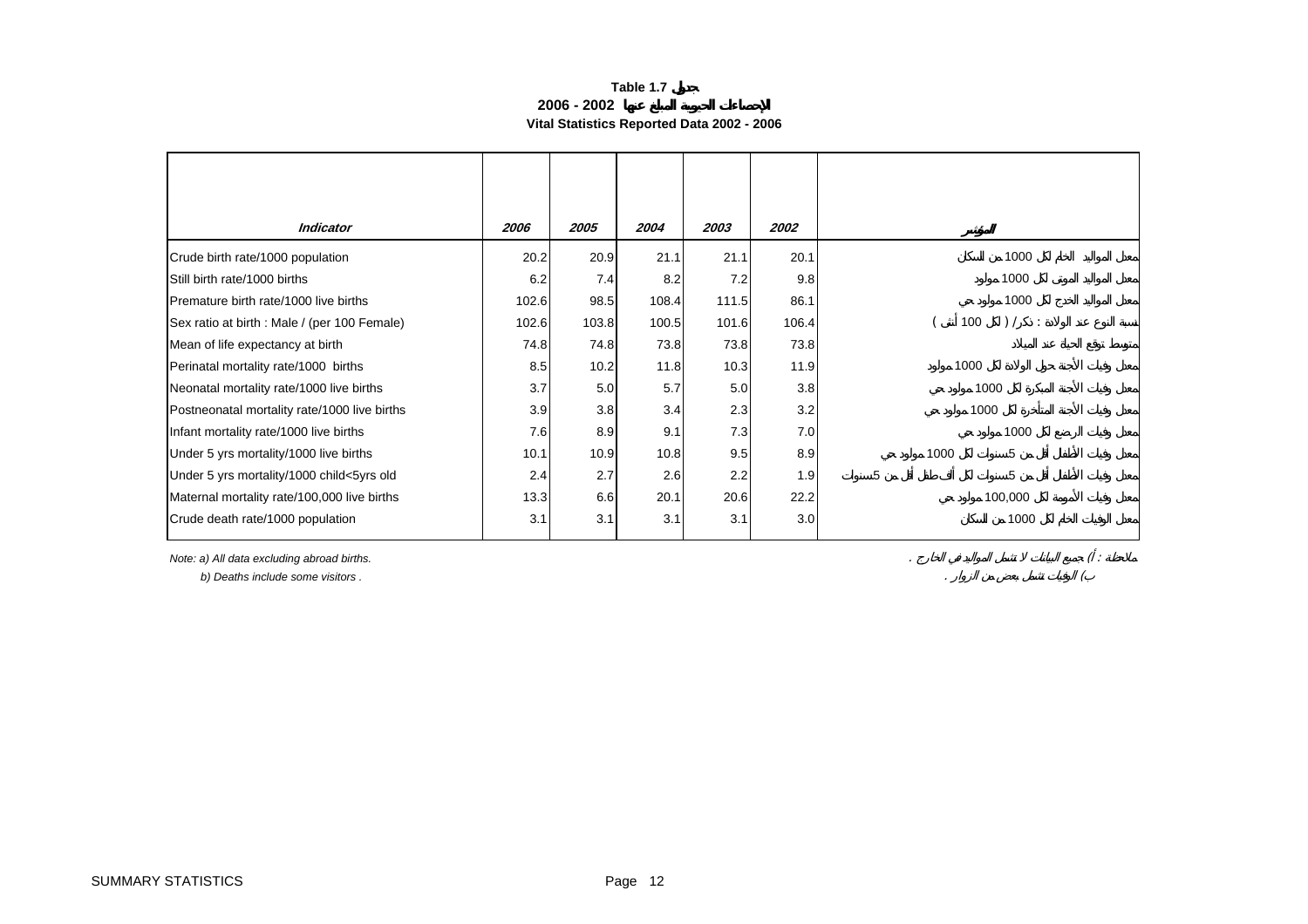| 2006 - 2002                                                        |  |
|--------------------------------------------------------------------|--|
| Registered Vital Statistics and Demographic Indicators 2002 - 2006 |  |

<span id="page-13-0"></span>

| <b>Indicator</b>                      | 2006    | 2005    | 2004    | 2003    | 2002          | <b>Nationality</b> |      |
|---------------------------------------|---------|---------|---------|---------|---------------|--------------------|------|
| Population                            | 459,012 | 448,491 | 438,209 | 427,955 | 417,940 Bah   |                    |      |
|                                       | 283,549 | 276,154 | 268,951 | 261,463 |               | 254,183 Non-Bah    |      |
|                                       | 742,562 | 724,645 | 707,160 | 689,418 | 672,123 Total |                    |      |
| Live births by Father's Nationality   | 11,707  | 11,987  | 11,705  | 11,317  | 10,539 Bah    |                    |      |
|                                       | 3,346   | 3,211   | 3,263   | 3,243   |               | 3,037 Non-Bah      |      |
|                                       | 15,053  | 15,198  | 14,968  | 14,560  | 13,576 Total  |                    |      |
| Deaths (reported)                     | 1,805   | 1,805   | 1,802   | 1,738   | 1,672 Bah     |                    |      |
|                                       | 512     | 417     | 413     | 376     |               | 363 Non-Bah        |      |
|                                       | 2,317   | 2,222   | 2,215   | 2,114   |               | 2,035 Total        |      |
| Natural population increment          | 9,902   | 10,182  | 9,903   | 9,579   | 8,867 Bah     |                    |      |
|                                       | 2,834   | 2,794   | 2,850   | 2,867   |               | 2,674 Non-Bah      |      |
|                                       | 12,736  | 12,976  | 12,753  | 12,446  | 11,541 Total  |                    |      |
| Natural population increment rate per | 21.6    | 22.7    | 22.6    | 22.4    |               | $21.2$ Bah         | 1000 |
| 1000 Population                       | 10.0    | 10.1    | 10.6    | 11.0    |               | 10.5 Non-Bah       |      |
|                                       | 17.2    | 17.9    | 18.0    | 18.1    |               | 17.2 Total         |      |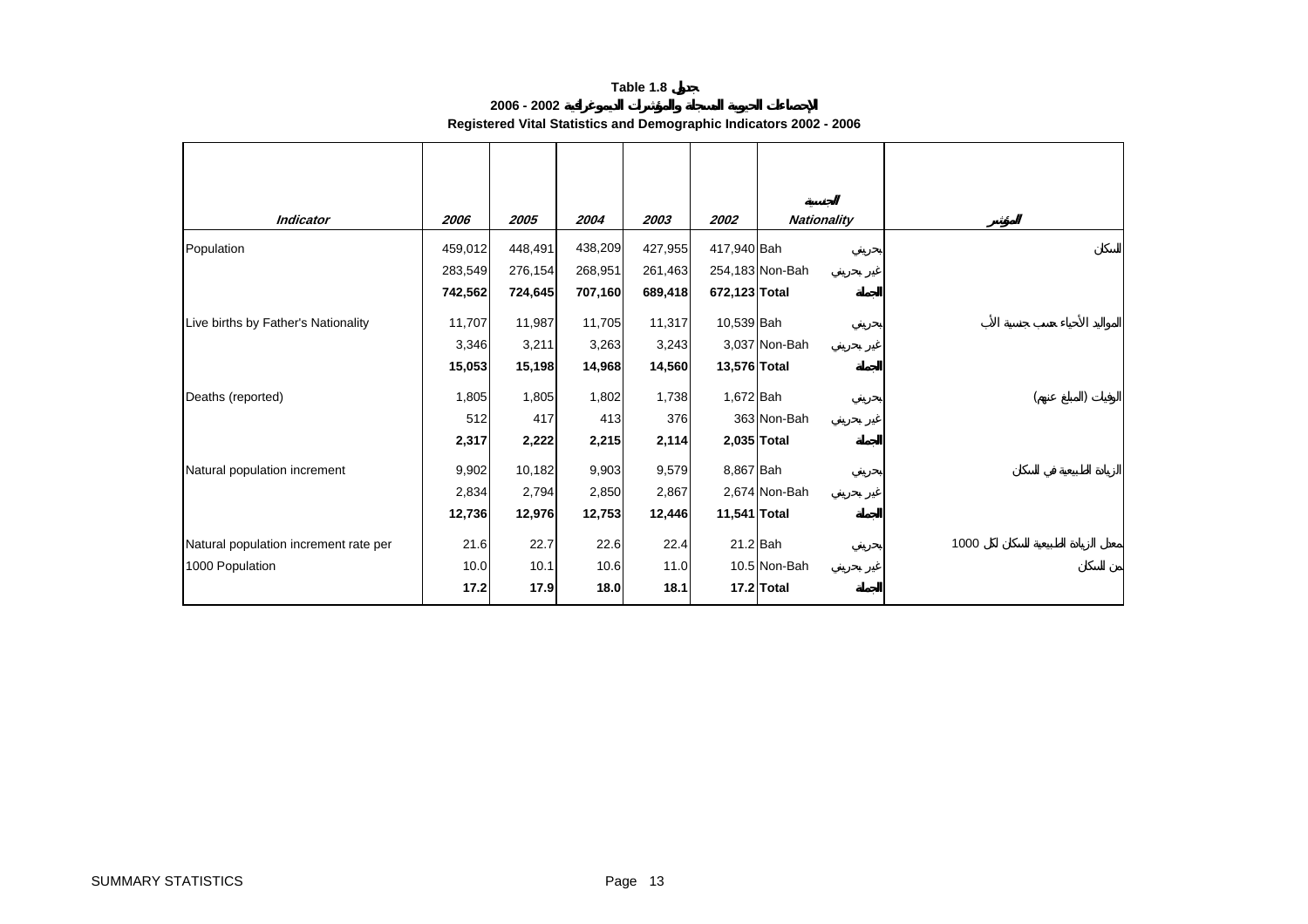#### **(Cont'd) Table 1.8 جدول ) تابع(**

#### **2006 - 2002**

| Registered Vital Statistics and Demographic Indicators 2002 - 2006 |  |  |  |
|--------------------------------------------------------------------|--|--|--|
|                                                                    |  |  |  |

| <b>Indicator</b>                           | 2006 | 2005 | 2004 | 2003 | 2002 | <b>Nationality</b> |                            |
|--------------------------------------------|------|------|------|------|------|--------------------|----------------------------|
| Crude birth rate per 1000 population       | 25.5 | 26.7 | 26.7 | 26.4 |      | 25.2 Bah           | 1000                       |
|                                            | 11.8 | 11.6 | 12.1 | 12.4 |      | 11.9 Non-Bah       |                            |
|                                            | 20.3 | 21.0 | 21.2 | 21.1 |      | 20.2 Total         |                            |
| Crude death rate per 1000 population       | 3.9  | 4.0  | 4.1  | 4.1  |      | $4.0$ Bah          | 1000                       |
|                                            | 1.8  | 1.5  | 1.5  | 1.4  |      | 1.4 Non-Bah        |                            |
|                                            | 3.1  | 3.1  | 3.1  | 3.1  |      | 3.0 Total          |                            |
| General fertility rate (Female 15-49)      | 86.6 | 90.7 | 91.0 | 89.5 |      | 86.8 Bah           | $(49-15)$<br>$\mathcal{E}$ |
|                                            | 68.2 | 68.4 | 70.9 | 73.1 |      | 71.9 Non-Bah       |                            |
|                                            | 80.2 | 82.9 | 84.0 | 83.8 |      | 81.6 Total         |                            |
| Total fertility rate per women             | 3.0  | 3.1  | 3.1  | 3.1  |      | $3.0$ Bah          |                            |
| (Female 15-49)                             | 2.0  | 2.0  | 2.2  | 2.2  |      | 2.2 Non-Bah        | $(49-15)$                  |
|                                            | 2.5  | 2.6  | 2.6  | 2.6  |      | 2.6 Total          |                            |
| Infant mortality rate per 1000 live births | 7.3  | 8.9  | 9.1  | 8.0  |      | $7.1$ Bah          | 1000                       |
|                                            | 9.0  | 8.4  | 10.4 | 4.9  |      | 6.3 Non-Bah        |                            |
|                                            | 7.6  | 8.8  | 9.4  | 7.3  |      | 6.9 Total          |                            |
| Sex ratio at birth (Male: 100 Female)      | 104  | 105  | 100  | 100  |      | $105$ $Bah$        | 100:                       |
|                                            | 102  | 103  | 100  | 104  |      | 106 Non-Bah        |                            |
|                                            | 103  | 105  | 100  | 101  |      | 105 Total          |                            |
|                                            |      |      |      |      |      |                    |                            |

*Note : These rates differ from the rates of reported births.* . :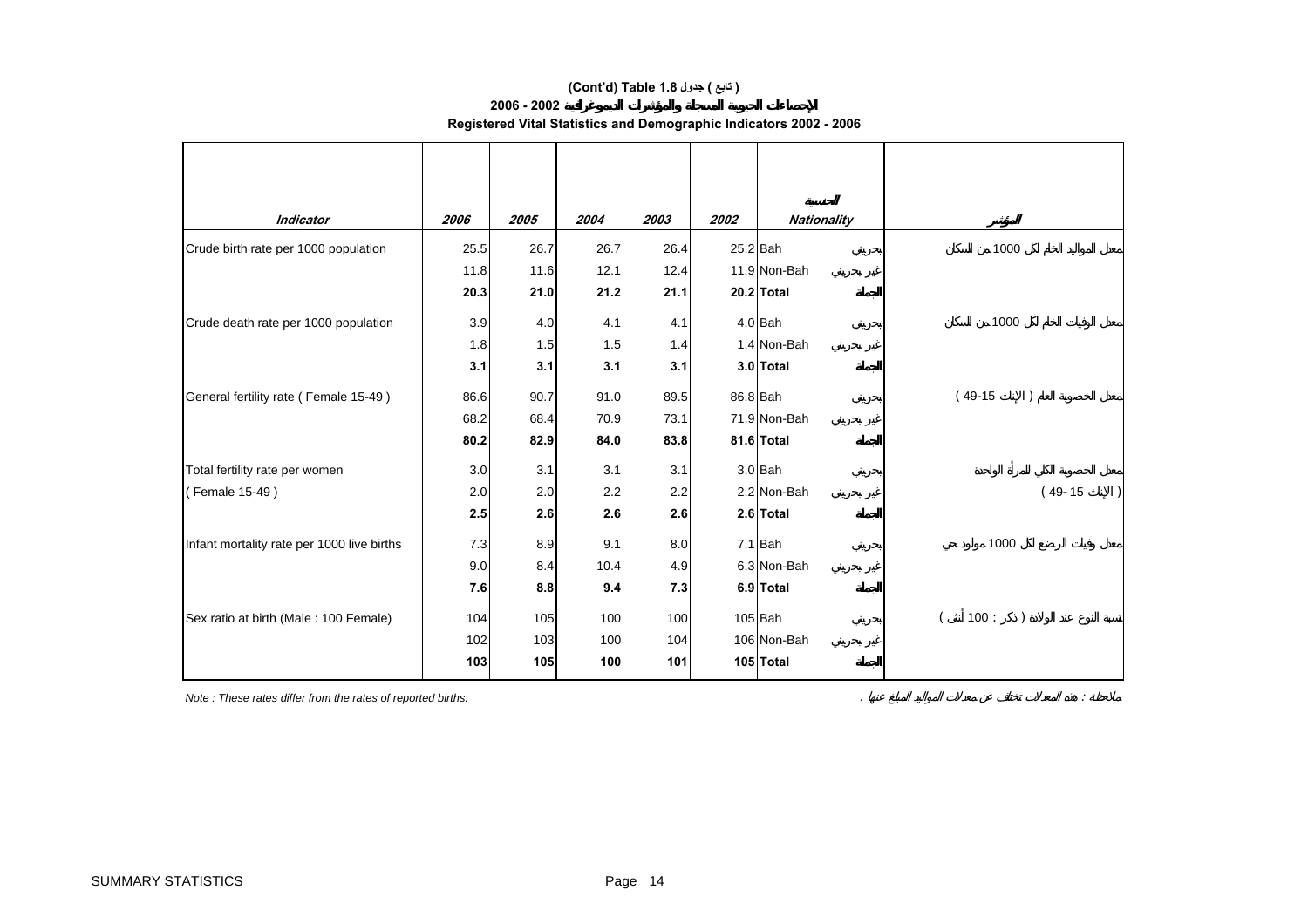**2006 - 2002 ( )** 

**Selected Morbidity Indicators (Reported Communicable Diseases) 2002 - 2006**

<span id="page-15-0"></span>

| Disease                                       | 2006           | 2005 | 2004           | 2003                     | 2002      |         | ICD-10<br>Code |
|-----------------------------------------------|----------------|------|----------------|--------------------------|-----------|---------|----------------|
| Cholera                                       | $\overline{2}$ |      |                |                          |           |         | A00            |
| Malaria (P.falciparum)                        | 11             | 11   | $\overline{3}$ | 32                       | 15        |         | <b>B50</b>     |
| Malaria (P.vivax)                             | 57             | 57   | 81             | 55                       | 30        |         | <b>B51</b>     |
| Malaria Mixed                                 | $\overline{2}$ | 3    |                | <b>NA</b>                | <b>NA</b> |         | <b>B52</b>     |
| Poliomyelitis                                 |                |      |                |                          |           |         | A80            |
| Measles                                       | 3              |      | 11             | 12                       | 8         |         | <b>B05</b>     |
| Pulmonary TB *                                | 170            | 171  | 126            | 132                      | 128       | $\star$ | A15-A16        |
| Diphtheria                                    |                |      |                |                          |           |         | A36            |
| Non-neonatal tetanus                          |                |      |                |                          |           |         | A34-A35        |
| Neonatal tetanus                              |                |      |                |                          |           |         | A33            |
| <b>AIDS</b>                                   | 3              | 10   | 5 <sub>l</sub> | 11                       | 17        |         | B20-B24        |
| Meningococcal menigitis                       |                |      |                | $\overline{\phantom{a}}$ |           |         | A39.0          |
| Other and unspecified predominantly sexually  | 149            | 433  | 458            | $\cdots$                 | $\cdots$  |         | A63-A64        |
| transmitted diseases not elsewhere classified |                |      |                |                          |           |         |                |

*\* Bahraini & Non-Bahraini were included, non-Bahraini repatriated after \**

 *receiving the required treatment according to national policy.* .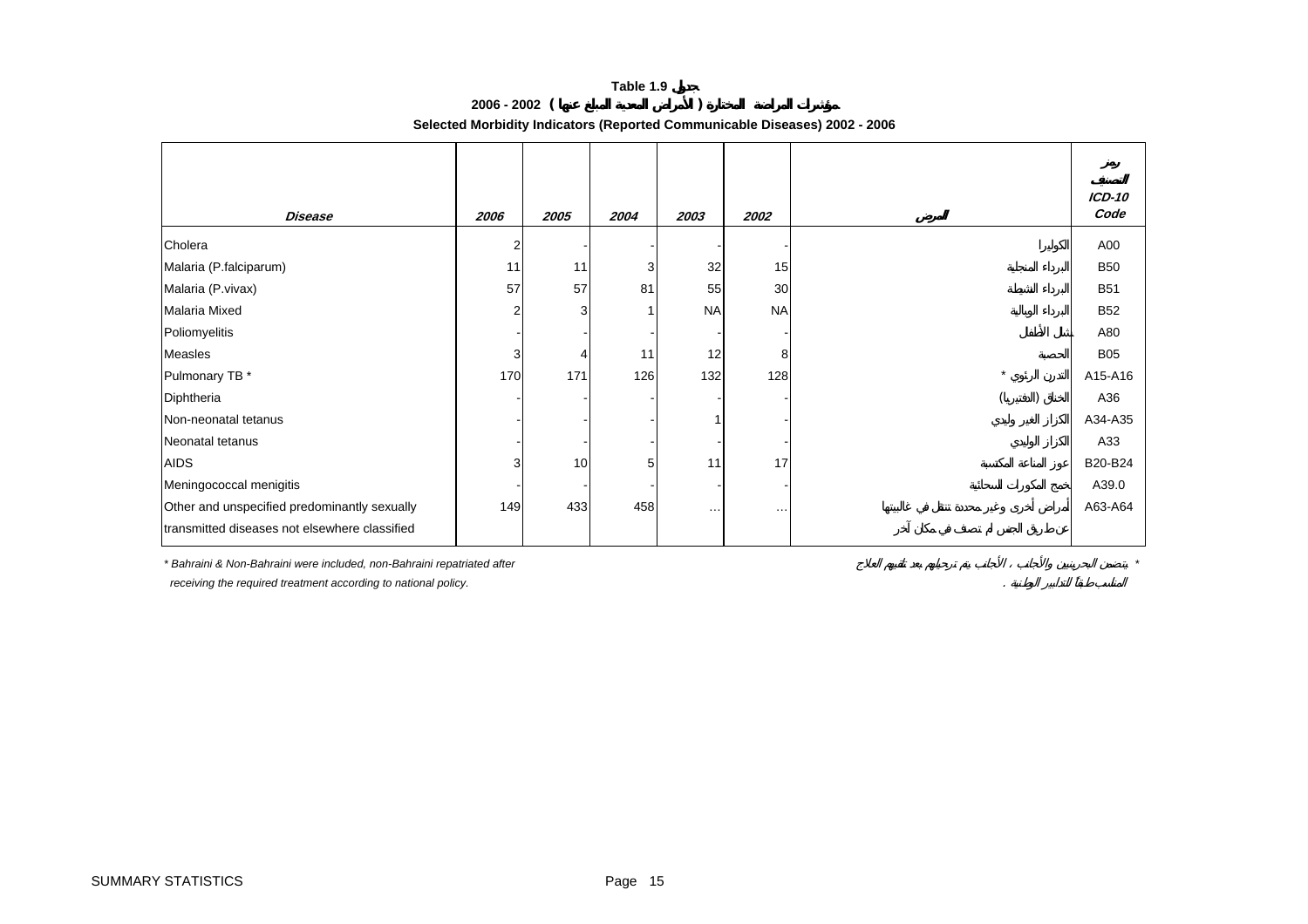#### **Table 1.10 2006 - 2002 Health For All Indicators 2002 - 2006**

<span id="page-16-0"></span>

| 2006                                                                                     | 2005                           | 2004                                                                                             | 2003 | 2002   | <b>Indicators</b>                                                                                                                                                                                      |  |  |  |
|------------------------------------------------------------------------------------------|--------------------------------|--------------------------------------------------------------------------------------------------|------|--------|--------------------------------------------------------------------------------------------------------------------------------------------------------------------------------------------------------|--|--|--|
|                                                                                          | 1979                           | Bahrain committed to the Health for All since 1979                                               |      |        | The number of countries in which health for all is continuing to<br>receive endorsement as policy at the highest level                                                                                 |  |  |  |
|                                                                                          |                                | Annual Report from Health Education provides details of<br>community involvement in health care. |      |        | The number of countries in which mechanisms for involving people in the implementation of strategies<br>are fully functioning or are being further developed                                           |  |  |  |
|                                                                                          |                                | Provided free for nationals, available within 1 hour's walk or travel                            |      |        | The number of countries in which resourses for primary health care are<br>becoming more equitably distributed                                                                                          |  |  |  |
| Bahrain contributes to and benefits from WHO membership it<br>receives no 'aid' as such. |                                |                                                                                                  |      |        | The amount of international aid received or given for health                                                                                                                                           |  |  |  |
| $\cdots$                                                                                 | 3.9                            | 4.0                                                                                              | 3.8  | $\sim$ | $\star$<br>The percentage of gross national product (GNP) (GNDI) spent on health *                                                                                                                     |  |  |  |
| 24.4                                                                                     | 22.1                           | 22.5                                                                                             | 22.7 | 22.2   | The percentage of the national health expenditure devoted to local health services<br>(Primary Health Care) - Ministry of Health                                                                       |  |  |  |
| 100                                                                                      | 100                            | 100                                                                                              | 100  | 100    |                                                                                                                                                                                                        |  |  |  |
| 100                                                                                      | 100                            | 100                                                                                              | 100  | 100    | The percentage of the population covered by primary health care with at least the following:<br>Safe water in the home or with reasonable access and adequate excreta-disposal<br>facilities avaliable |  |  |  |
|                                                                                          | * Source: Ministry of Finance. |                                                                                                  |      |        |                                                                                                                                                                                                        |  |  |  |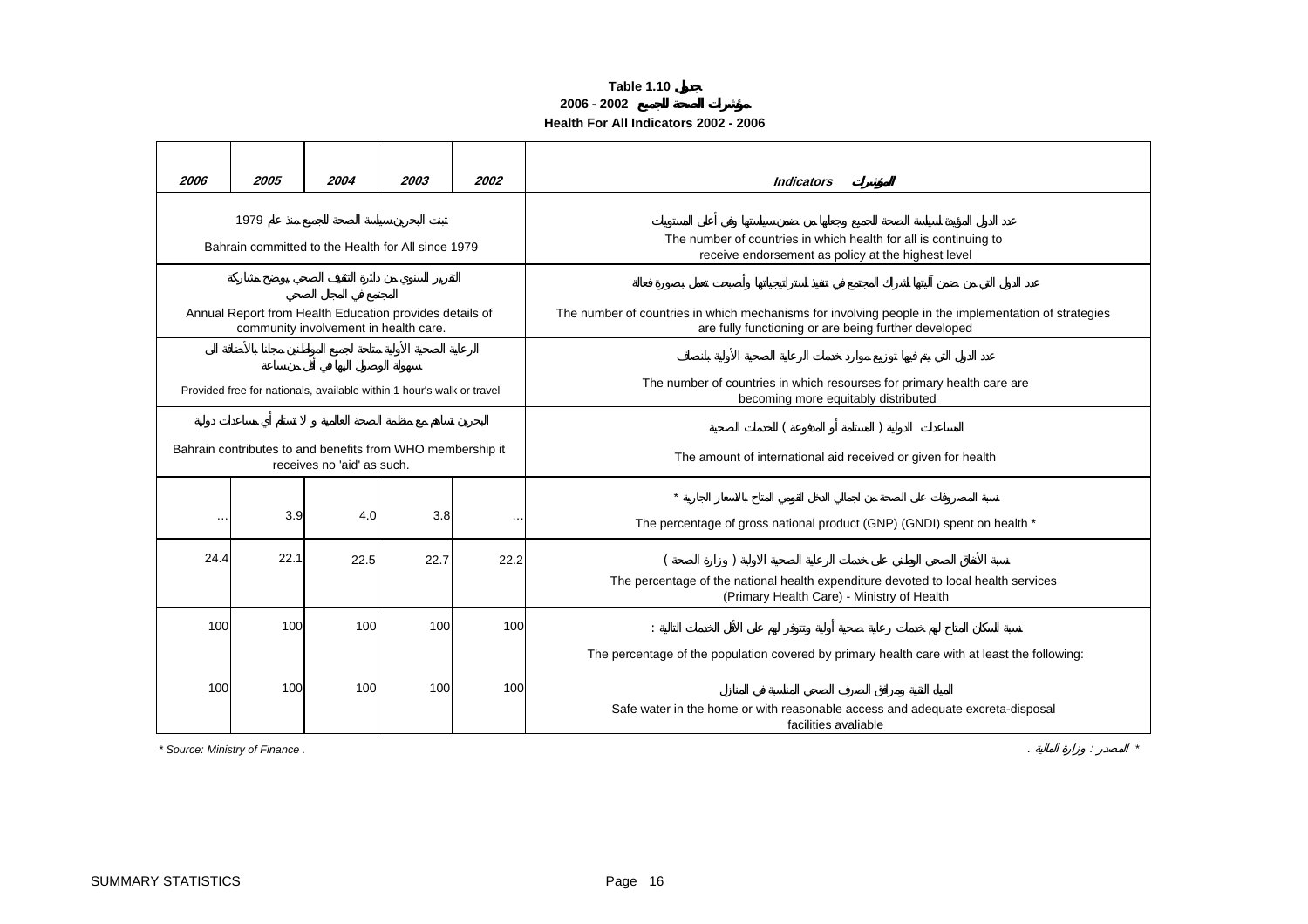#### **2006 - 2002 Health For All Indicators 2002 - 2006 (Cont'd) Table 1.10 ( )**

| 2006                    | 2005                                       | 2004      | 2003                                                                                 | 2002      | <b>Indicators</b>                                                                                            |
|-------------------------|--------------------------------------------|-----------|--------------------------------------------------------------------------------------|-----------|--------------------------------------------------------------------------------------------------------------|
|                         |                                            |           |                                                                                      |           |                                                                                                              |
|                         |                                            |           |                                                                                      |           | Immunization coverage against :                                                                              |
| 98.4                    | 98.2                                       | 97.7      | 97.3                                                                                 | 98.0      | DPT (Diphtheria, Tetanus, Pertussis)                                                                         |
| 100                     | 100                                        | 99.0      | 100                                                                                  | 99.9      | (MMR1) Mumps, Measles, Rubella (                                                                             |
| 99.0                    | 99.1                                       | 100       | 99.5                                                                                 | 97.0      | (MMR2) Mumps, Measles, Rubella (                                                                             |
| 98.4                    | 98.1                                       | 97.7      | 97.3                                                                                 | 98.0      | Poliomyelities                                                                                               |
| 83.2                    | 89.3                                       | $\cdot$ . | $\sim$                                                                               |           | (1)<br><b>BCG</b>                                                                                            |
|                         |                                            |           |                                                                                      |           |                                                                                                              |
| 100                     | 100                                        | 100       | 100                                                                                  | 100       | Acces to local health servies, including availability of essential drugs, within<br>one hours walk or travel |
|                         |                                            |           |                                                                                      |           | $\overline{c}$                                                                                               |
|                         |                                            |           |                                                                                      |           | Attendance by trained personnel for pregnancy and childbirth, and care for children                          |
|                         |                                            |           |                                                                                      |           | up to at least one year of age <sup>2</sup>                                                                  |
| 99.4                    | 99.4                                       | 99.2      | 99.3                                                                                 | 99        | <b>Deliveries</b>                                                                                            |
| 98.7                    | 98.5                                       | 98.2      | 98.4                                                                                 | 98        | Infants                                                                                                      |
| 53.4 $(3)$              | $\cdot$ .                                  | $\sim$    | $\ddotsc$                                                                            | $\ddotsc$ | $(49 - 15)$                                                                                                  |
|                         |                                            |           |                                                                                      |           | The percentage of women of childbearing age (15 - 49) using family planning                                  |
| 92.1                    | 92.2                                       | 91.8      | 90.0                                                                                 | 90.4      | 2,500                                                                                                        |
|                         |                                            |           |                                                                                      |           | The percentage of new-borns weighing at least 2,500 grams at birth (include undetermined)                    |
|                         |                                            |           |                                                                                      |           |                                                                                                              |
|                         |                                            |           |                                                                                      |           | The percentage of children whose weight for age and/or weight-for-height are acceptable                      |
| 92.4% (3)               | $\cdots$                                   | $\ddotsc$ | $\cdots$                                                                             | $\cdots$  | Weight for Age                                                                                               |
| 93.6% (3)               | $\ddotsc$                                  | $\ddotsc$ | $\ddotsc$                                                                            | $\cdots$  | Weight for Height                                                                                            |
| $91.9\%$ <sup>(3)</sup> | $\ddots$                                   | $\ddotsc$ | $\cdots$                                                                             |           | Height for age                                                                                               |
|                         |                                            |           | BCG vaccine is given only for infant of non-Bahraini mothers from endemic countries. |           | $\mathbf{1}$                                                                                                 |
|                         | <sup>2</sup> Data was reviewed and updated |           |                                                                                      |           | $\mathfrak{p}$                                                                                               |
| 3                       |                                            |           | Source: Multiple Indicators Cluster Survey 2000, Bahrain.                            |           | 3<br>2000                                                                                                    |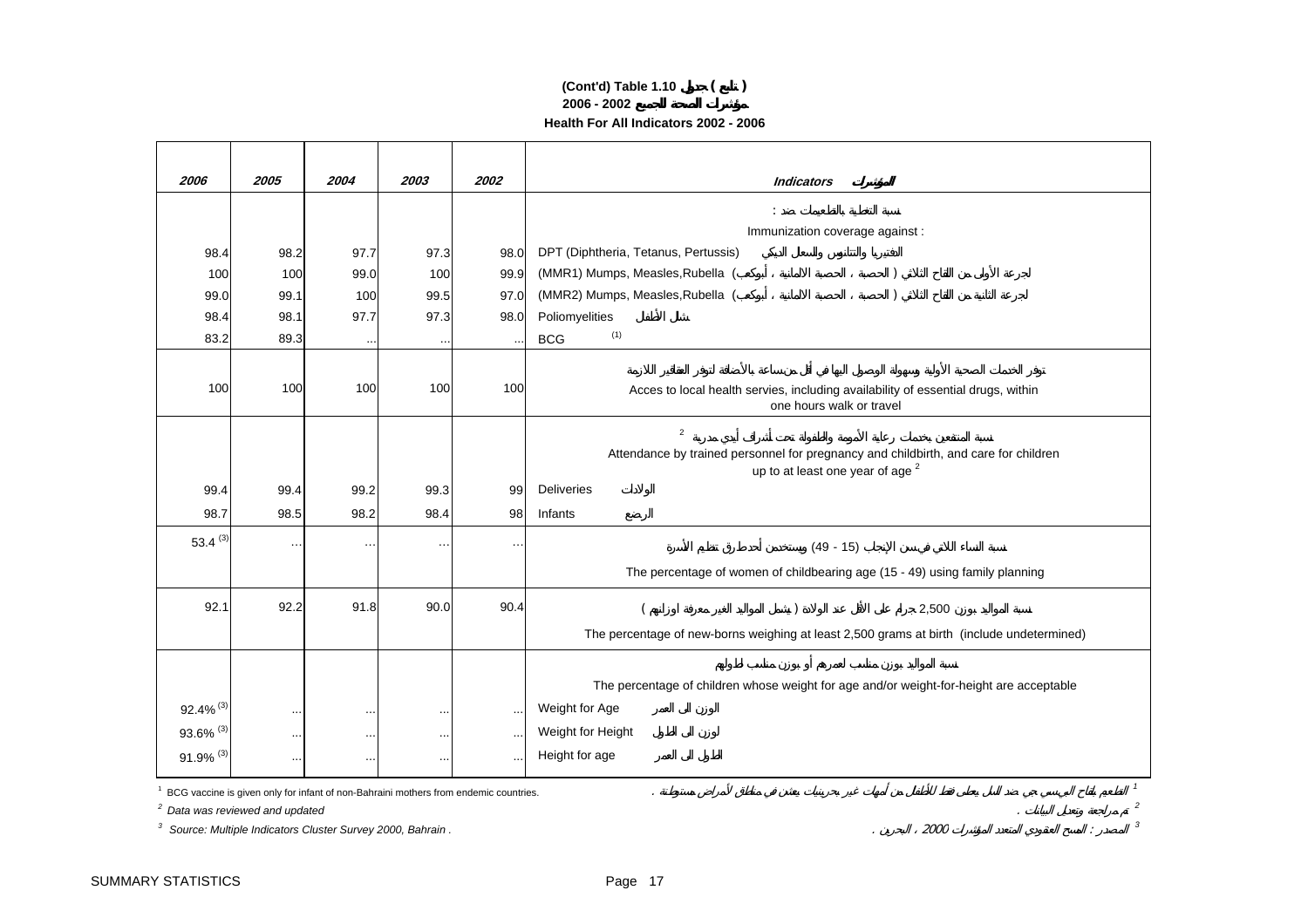#### **(Cont'd) Table 1.10 ( ) 2005 - 2002 Health For All Indicators 2002 - 2006**

| 2006                    | 2005                   | 2004     | 2003               | 2002      | <b>Indicators</b>                                                          |
|-------------------------|------------------------|----------|--------------------|-----------|----------------------------------------------------------------------------|
| 7.6                     | 8.9                    | 9.1      | 7.3                | 7.0       | 1000                                                                       |
|                         |                        |          |                    |           | The infant mortality rate per 1000 live births                             |
| 13.3                    | 6.6                    | 20.1     | 20.6               | 22.2      | 100,000                                                                    |
|                         |                        |          |                    |           | The maternal mortality rate per 100,000 live births (MMR)                  |
|                         |                        |          |                    |           | 5<br>1000                                                                  |
| 10.1                    | 10.9                   | 10.8     | 9.5                | 8.9       | Probability of dying before the age of 5 years per 1000 child <5 years old |
| 2.4                     | 2.7                    | 2.6      | 2.2                | 1.9       | 100,000                                                                    |
|                         |                        |          |                    |           | Probability of dying before the age of 5 years per 1000 live birth         |
|                         |                        |          |                    |           |                                                                            |
|                         |                        |          |                    |           | Life expectancy at birth by sex, in all identifiable subgroups             |
| 73.1                    | 73.1                   | 72.1     | 72.1               | 72.1      | Male                                                                       |
| 77.3                    | 77.3                   | 76.3     | 76.3               | 76.3      | Female<br>Mean                                                             |
| 74.8                    | 74.8                   | 73.8     | 73.8               | 73.8      | 15)                                                                        |
|                         |                        |          |                    |           | The adult literacy rate by sex in all identifiable sub groups (15 yrs+)    |
| $92.5\%$ <sup>(1)</sup> |                        | $\cdots$ |                    | $\ddotsc$ | Bahraini (Male)                                                            |
| 83% (1)                 | $\ddotsc$<br>$\ddotsc$ | $\cdots$ | $\sim$<br>$\cdots$ | $\sim$    | Bahraini (Female)                                                          |
| $87.7\%$ <sup>(1)</sup> | $\ddotsc$              | $\cdots$ | $\cdots$           |           | Bahraini (Both Sexes)                                                      |
|                         |                        |          |                    |           | 0.376                                                                      |
|                         |                        |          |                    |           | Financial Resources Indicators (US\$) US \$ = 0.376 B.D.                   |
| $\cdots$                | 18,465                 | 15,813   | 14,069             | 12,569    | (2)<br>Gross Domestic Product (GDP) per Capita <sup>(2)</sup>              |
| $\cdots$                | 17,895                 | 14,999   | 13,353             | 11,788    | (2)<br>Gross National Disposable Income (GNP) per Capita <sup>(2)</sup>    |
| $\cdots$                | 16,207                 | 13,415   | 11,784             | 10,491    | (2)<br>Gross National Disposable Income (GNDI) per Capita <sup>(2)</sup>   |
| $\cdots$                | 631.3                  | 538.9    | 493.0              | 444.8     | (2)<br>Total public expenditure on health per capita <sup>(2)</sup>        |
|                         |                        |          |                    |           |                                                                            |
| 422.6                   | 378.5                  | 332.4    | 310.9              | 281.6     |                                                                            |
|                         |                        |          |                    |           | Annual budget of Ministry of Health per capita (include projects)          |

*1 Census data 2001.*

*2 Source: Ministry of Finance .* . : *<sup>2</sup>*

. *2001* : *<sup>1</sup>*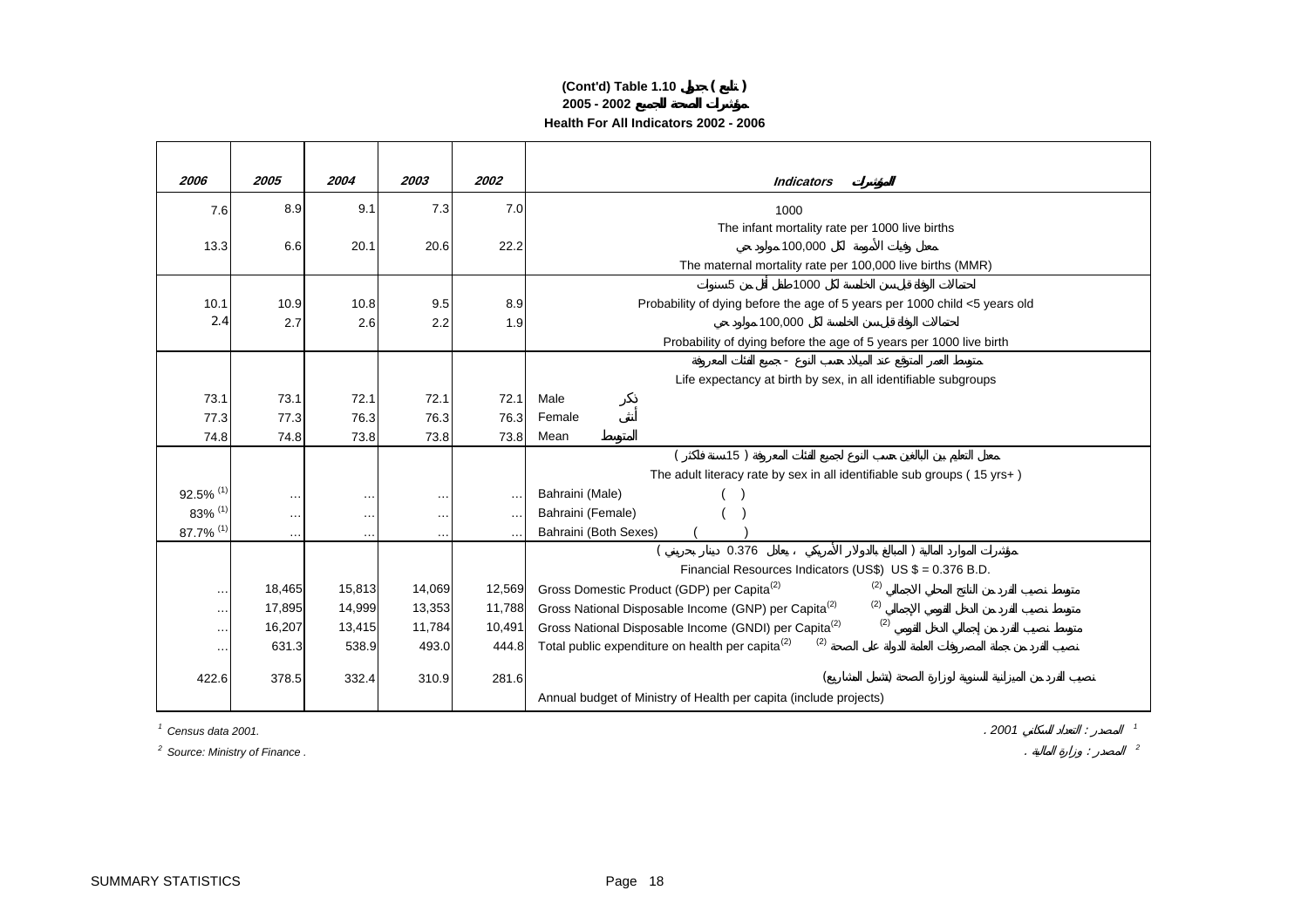**2006 - 2002**

## **Millennium Development Goals Related to Health 2002 - 2006**

<span id="page-19-0"></span>

| 2006         | 2005      | 2004      | 2003      | 2002                 | <b>Indicator</b>                                                              | Goals                                |
|--------------|-----------|-----------|-----------|----------------------|-------------------------------------------------------------------------------|--------------------------------------|
| 4.2 $(1)$    | $\ddotsc$ | $\cdots$  | $\ddotsc$ | $\ddot{\phantom{a}}$ | Prevalence of underweight children under five years of age                    | Eradicate extreme poverty and hunger |
| $53.5^{(2)}$ |           | $\cdot$ . |           | $\ddot{\phantom{a}}$ | Proportion of population below minimum level of dietary<br>energy consumption |                                      |
| 10.1         | 10.9      | 10.8      | 9.5       | 8.9                  | 1000<br>Under-five mortality rate per 1000 live births                        | <b>Reduce child mortality</b>        |
| 7.6          | 8.9       | 9.1       | 7.3       | 7.0                  | 1000<br>The infant mortality rate per 1000 live births                        |                                      |
| 100          | 100       | 98.8      | 100       | 100                  | Proportion of one year old children immunized<br>against measles (MMR1)       |                                      |
| 13.3         | 6.6       | 20.1      | 20.6      | 22.2                 | 100,000<br>Maternal mortality rate per 100,000 live births                    | Improve maternal health              |
| 99.4         | 99.4      | 99.2      | 99.3      | 99.0                 | Proportion of births attended by skilled health personnel                     |                                      |

*1* Breastfeeding Patterns & Practices in the Kingdom of Bahrain, 2000.<br>
<sup>2</sup> National Nutrition Survey for Adult Bahraini Aged 19 Years and Over. 2000.

<sup>2</sup> National Nutrition Survey for Adult Bahraini Aged 19 Years and Over, 2000. *2000* : *2000 2000*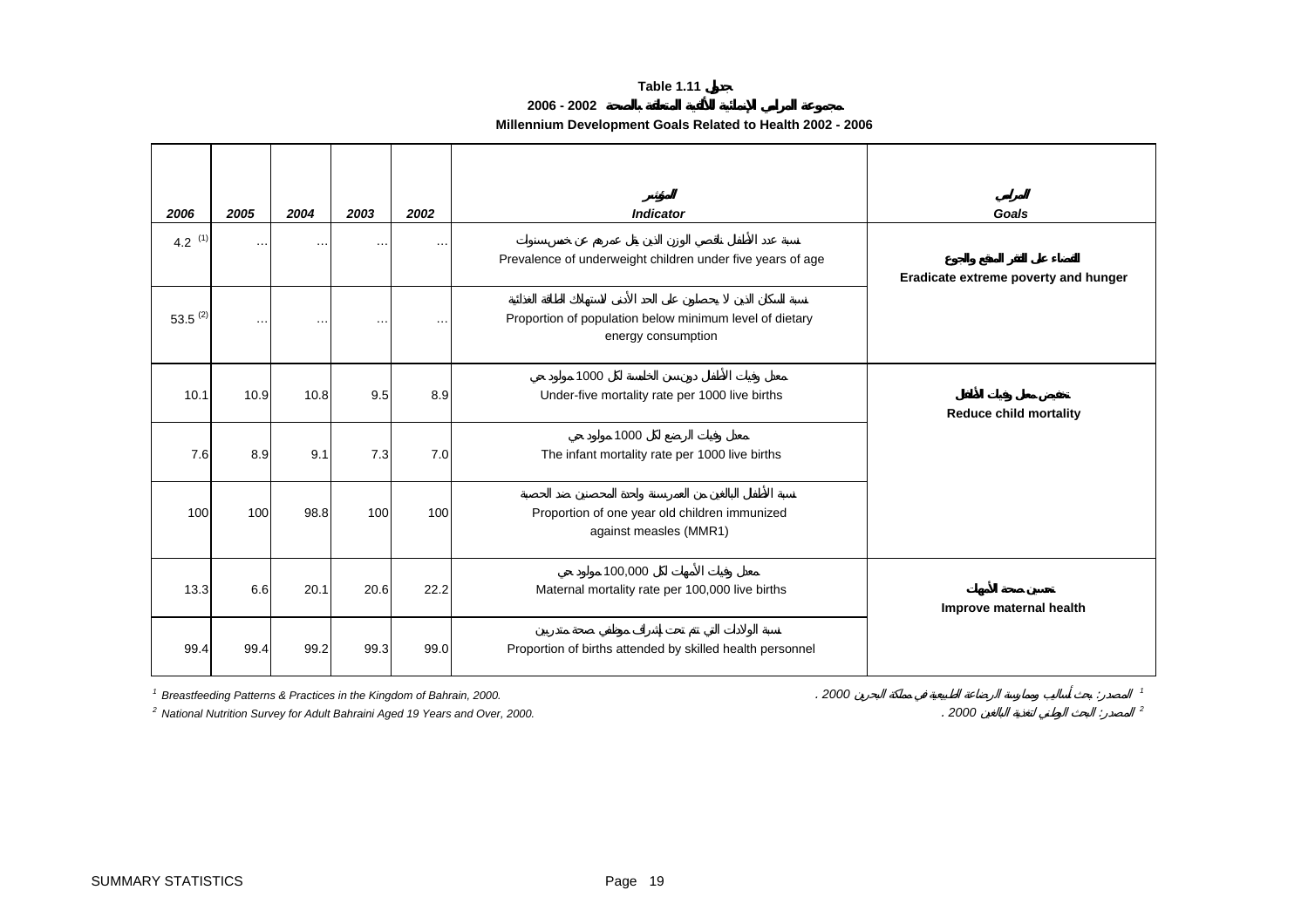#### **(Cont'd) Table 1.11 ( )**

**2006 - 2002**

#### **Millennium Development Goals Related to Health 2002 - 2006**

| 2006                   | 2005       | 2004      | 2003      | 2002 | <b>Indicator</b>                                                                                                                                    | Goals                                          |
|------------------------|------------|-----------|-----------|------|-----------------------------------------------------------------------------------------------------------------------------------------------------|------------------------------------------------|
|                        |            |           |           |      | 24 15<br>HIV prevalence among pregnant women aged 15 - 24 years                                                                                     |                                                |
| $9.6\%$ <sup>(1)</sup> | $\ddotsc$  | $\ddotsc$ | $\ddotsc$ |      | Condom use rate of the contraceptive prevalence rate                                                                                                | Combat HIV/AIDS, Malaria and<br>other diseases |
|                        |            |           |           |      | Number of children orphaned by HIV/AIDS                                                                                                             |                                                |
| 9.4<br>0.1             | 9.8<br>0.1 | 12.0      | 12.6      |      | 100,000<br>Prevalence and death rates associated with malaria,<br>Rate per 100,000 population<br>6.7 Prevalence<br>- Death                          |                                                |
|                        |            |           |           |      | Proportion of population in malaria-risk areas using effective<br>malaria prevention and treatment measures                                         |                                                |
| 22.9                   | 23.6       | 17.8      | 19.1      |      | $\overline{2}$<br>100,000<br>Prevalence and death rates associated with Tuberculosis <sup>2</sup><br>Rate per 100,000 population<br>19.0 Prevalence |                                                |
| 0.3                    | 0.8        | 1.1       | 0.3       |      | Death                                                                                                                                               |                                                |
| 12                     | 9          | 15        | 15        | 20   | 3<br>Proportion of tuberculosis cases detected and cured under<br>DOTS (Directly Observed Treatment Short-course) <sup>3</sup>                      |                                                |

*1 Source: Family Health Survey 1995.* . *1995* : *<sup>1</sup>*

*2 Bahraini and non-Bahraini .*. *<sup>2</sup>*

<sup>3</sup> Bahraini only, non-Bahraini repatriated after receiving the required treatment *3* and *3 3 3 3 3 3 3 3 3 8* **<b>***8 3 3 8* **<b>***8 8 8 8 8 8 8 8*

 *according to national policy.*

*Note : Malaria , data was reviewed and updated .* . :